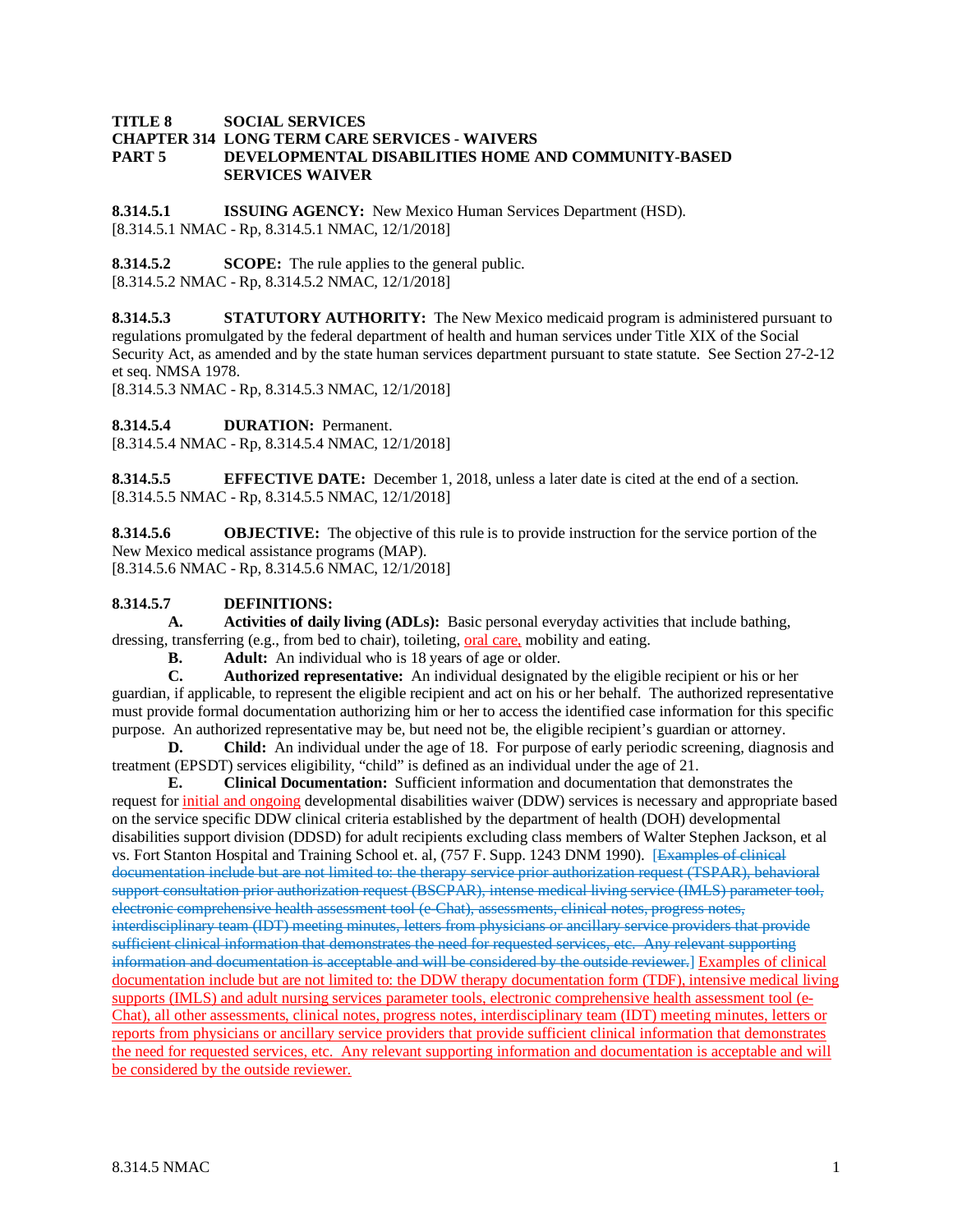**F. Clinical justification:** Information and documentation that justifies the need for services based on the eligible recipient's assessed need and the DDW clinical criteria. Based on assessed need, the justification must:

needs;

**(1)** meet the eligible recipient's clinical, functional, physical, behavioral or habilitative

**(2)** promote and afford support to the eligible recipient for his or her greater independence and to maintain current level of function or minimize risk of further decline; or

**(3)** contribute to and support the eligible recipient's efforts to remain in the community; to contribute and be engaged in his or her community, and to reduce his or her risk of institutionalization; and

**(4)** address the eligible recipient's physical health, behavioral, and social support needs (not including financial support) that arise as a result of his or her functional limitations or conditions, such as: self-care, receptive and expressive language, learning, mobility, self-direction, capacity for independent living, and economic self-sufficiency; and

**(5)** relate to an outcome in the eligible recipient's individual service plan (ISP).

**G. DDW clinical criteria:** A set of criteria established by the DOH/DDSD that is applied by an outside reviewer to each DDW service when a DDW service is requested for [adult] recipients excluding class members of Walter Stephen Jackson, et al vs. Fort Stanton Hospital and Training School et. al, (757 F. Supp. 1243 DNM 1990).

**H. Electronic visit verification (EVV):** A telephone and computer-based system that electronically verifies the occurrence of selected services, as required by the 21st Century CURES Act. The EVV system verifies the occurrence of authorized service visits electronically by documenting the precise time and location where service delivery visit begins and ends. EVV is implemented according to federal requirements and timelines. The 21st Century CURES Act requires EVV for personal care services (PCS), defined as services that provide assistance with activities of daily living (ADLs) or instrumental activities for daily living (IADLs) effective January 1, 2020 and for home health services effective January 1, 2023.

[**H.] I. Individual service plan (ISP):** [A person-centered plan for an eligible recipient that includes his or her needs, functional levels, intermediate and long range outcomes for achieving his or her goals and specifies responsibilities for the eligible recipient's support needs. The ISP determines the services allocated to the eligible recipient.] A person-centered plan for an eligible recipient that includes his or her needs, functional levels, intermediate and long-range outcomes for achieving his or her goals and specifies responsibilities for the eligible recipient's support needs. The ISP enables and assists the recipient to identify and access a personalized mix of paid waiver and non-paid services and supports that assists him or her to achieve personally defined outcomes in the community.

**[I.] J. Outside reviewer:** An independent [third party] third-party assessor who has a contract with the DOH to conduct clinical reviews of all requested DDW services. The outside reviewer will make a written determination on whether the requested supports are clinically justified and will recommend whether the eligible recipient's requested ISP and budget should be approved or denied. The decision of the outside reviewer to approve any requested service is binding on the state. However, the state may agree to overturn a decision to deny requested services.

[**J.] K. Person centered planning (PCP):** Person centered planning is a process that places a person at the center of planning their life and supports. It is an ongoing process that is the foundation for all aspects of the DDW program and DDW service provider's work with individuals with I/DD. The process is designed to identify the strengths, capacities, preferences, needs, and desired outcomes of the recipient. The process may include other persons, freely chosen by the individual, who are able to serve as important contributors to the process. It involves person centered thinking, person centered service planning and person- centered practice. [The PCP enables and assists the recipient to identify and access a personalized mix of paid and non-paid services and supports that assists him or her to achieve personally defined outcomes in the community.

[**K.] L. Waiver:** Permission from the centers for medicaid and medicare services (CMS) to cover supports for a particular population or service not ordinarily allowed.

[**L.] M. Young Adult:** An individual between the ages of 18 through 20 years of age who is allocated to the DDW and is receiving specific services as identified in the DOH/DDSD standards [and policies]. An individual under age 21 is eligible for medical services funded by his or her medicaid providers under EPSDT. Upon the individual's 21<sup>st</sup> birthday, he or she is considered to be an adult recipient of DDW services. [8.314.5.7 NMAC - Rp. 8.314.5.7 NMAC, 12/1/2018; A, xx/xx/xxxx]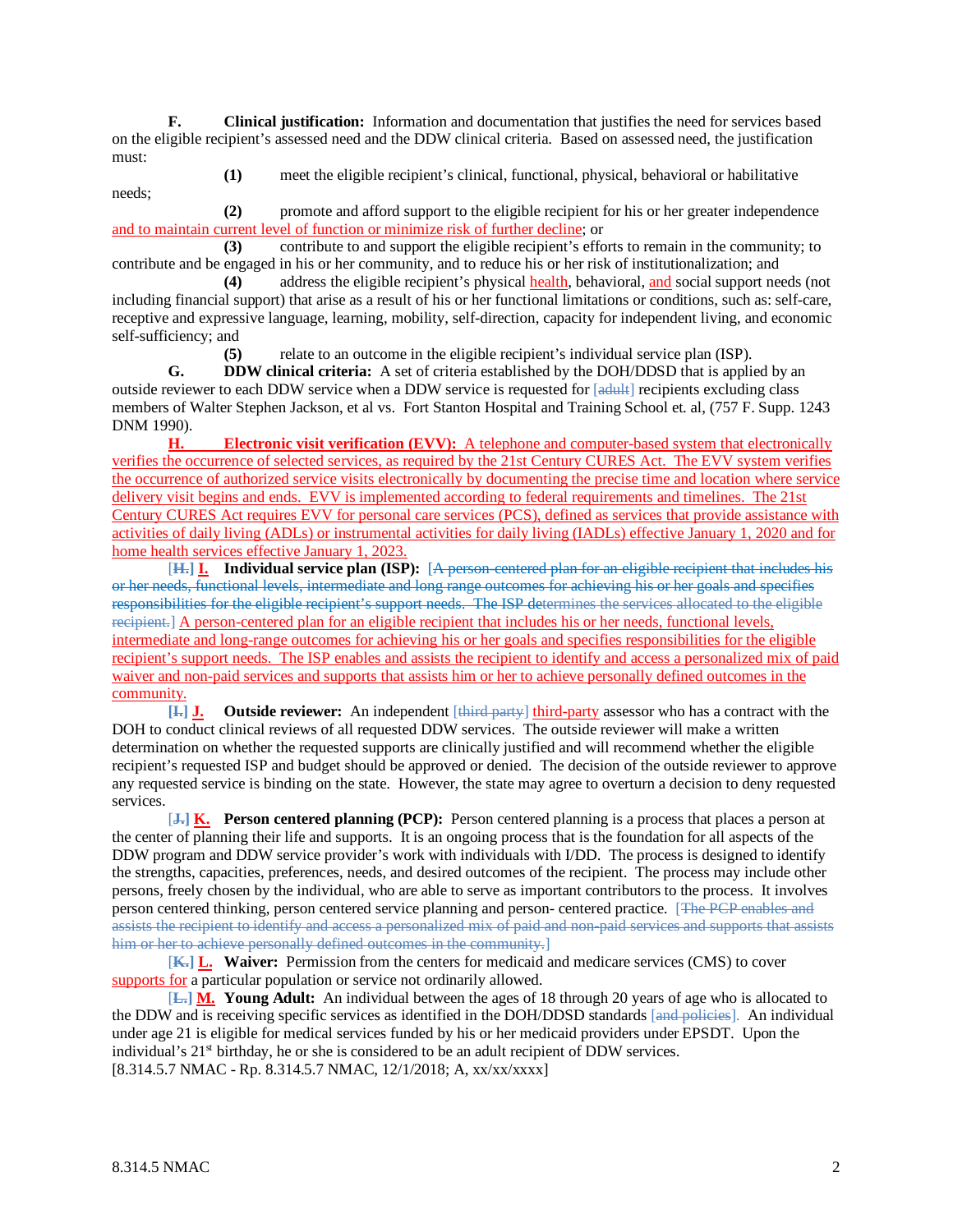# **8.314.5.8 [[RESERVED]] SAFEGUARDS CONCERNING RESTRAINTS, RESTRICTIONS AND SECLUSION:**

**A**. Seclusion and isolation is prohibited during waiver services.

**B.** Use of restraints or restrictions is only permitted during the course of delivery of waiver services under strict limitations and oversight.

**(1)** Certain specific interventions are considered ethically unacceptable for application and, as such, are unequivocally prohibited. Interventions that are prohibited include but are not limited to: (a) contingent electrical aversion procedures; (b) seclusion and isolation; (c) use of time out (for an adult); (d) use of mechanical or chemical restraints; (e) use of manual application of any physical restraint, except in emergent situations involving imminent risk of harm to self or others (personal restraints); (f) overcorrection; (g) forced physical guidance; (h) forced exercise; (i) withholding food, water, or sleep; (j) public or private humiliation; (k) privacy violations; (l) restricting exit from home with locks on windows or doors; (m) application of water mist; (n) application of noxious taste, smell, or skin agents; etc.

**(2)** Use of restrictive interventions must be documented in the individual's positive behavior support plan or behavioral crisis intervention plan or risk management plan and must be reviewed by the human rights committee prior to implementation.

**(3)** Chemical restraint is defined as the administration of medication at a dose or frequency to intentionally and exclusively preclude behavior without identifying an underlying anxiety, fear or severe emotional distress or other symptoms of psychiatric/emotional disturbance to be eased, managed or treated. The administration may be regularly scheduled or on a pro re nata (PRN), or "as needed" basis. The use of chemical restraints is prohibited.

**(4)** The administration of PRN psychotropic medication is allowed when prescribed in advance by the prescribing professional. A PRN psychotropic medication plan is a collaborative document that outlines the behavioral indications for using the medication. A human rights committee must approve use of PRN psychotropic medication prior to its implementation and the procedures that DSP must use to gain approval for its implementation.

**(5)** Mechanical restraints are defined as the use of a physical device to restrict the individual's capacity for desired or intended movement including movement or normal function of a portion of his or her body. The use of mechanical restraints is prohibited.

**(6)** Use of any emergency physical restraints must be written into a behavioral crisis intervention plan only and approved by a human rights committee prior to its use. Personal restraints (i.e. emergency physical restraints) are used as a last resort, only when other less intrusive alternatives have failed and under limited circumstances that include protecting an individual or others from imminent, serious physical harm, or to prevent or minimize any physical or emotional harm to the individual. Staff must be trained in both nonphysical and physical interventions.

**(7)** Any individual for whom the use of emergency physical restraints or PRN psychotropic medications is allowed is required to have a positive behavioral supports assessment, positive behavior support plan, and a behavioral crisis intervention plan or PRN psychotropic medication plan completed by a behavior support consultant in conjunction with the individual's agency nurse and interdisciplinary team.

**(8)** Ethical, medical or behavioral concerns, use of live or recorded video

monitoring/observational systems, and resolution of plans contested on the individual team or provider agency level in local human rights committees are heard and resolved in a statewide and state coordinated super human rights committee.

[8.314.5.8 NMAC - Rp, 8.314.5.8 NMAC, 12/1/2018; A, xx/xx/xxxx]

## **8.314.5.9 DEVELOPMENTAL DISABILITIES HOME AND COMMUNITY-BASED SERVICES**

**WAIVER:** The New Mexico medical assistance division (MAD) has obtained a waiver from certain medicaid payment and benefit statutes (42 CFR 441.300) to provide home and community-based services (HCBS) to eligible recipients as an alternative to institutionalization. DDW services are intended to enhance, not replace, existing natural supports and other available community resources. Services will emphasize and promote the use of natural and generic supports to address the eligible recipient's assessed needs in addition to paid supports. Provider agencies are required to ensure the settings in which they provide services meet the below requirements. All providers have a responsibility to monitor settings for compliance; monitor that waiver recipients are given choices; and, ensure rights are respected. DDW services must be provided in a setting that:

**A.** is integrated in and facilitates full access to the greater community;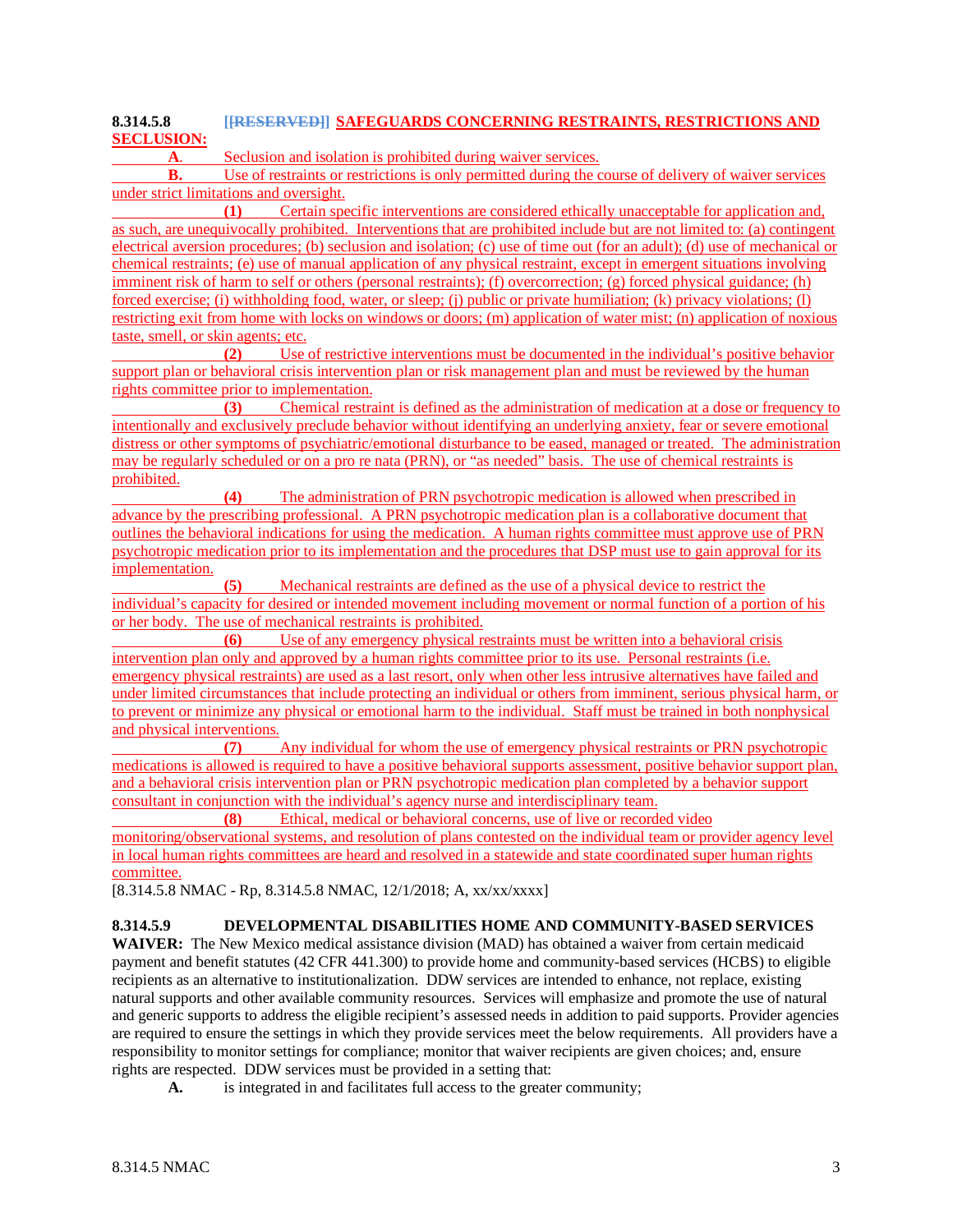**B.** ensures the individual receives services in the community to the same degree of access as individuals not receiving medicaid HCBS;

**C.** maximizes independence in making life choices;

**D.** is chosen by the individual (in consultation with the guardian if applicable) from among residential and day options, including non-disability specific settings;

**E.** ensures the right to privacy, dignity, respect and freedom from coercion and restraint;

**F.** supports health and safety based upon the individual's needs, decisions or desires;

**[F.] G.** optimizes individual initiative, autonomy and independence in making life choices;

**[G.] H**. provides an opportunity to seek competitive employment;

**[H.] I.** provides individuals an option to choose a private unit in a residential setting; and

**[I.] J.** facilitates choice of services and who provides them.

[8.314.5.9 NMAC - Rp, 8.314.5.9 NMAC, 12/1/2018; A, xx/xx/xxxx]

### **8.314.5.10 ELIGIBLE PROVIDERS:**

A. Health care to  $\overline{[MAP]}$  eligible recipients is furnished by a variety of providers and provider groups. The reimbursement and billing for these services is administered by MAD. Upon approval of a New Mexico MAD provider participation agreement (PPA) by MAD or its designee, licensed practitioners, facilities, and other providers of services that meet applicable requirements are eligible to be reimbursed for furnishing covered services to [MAP] eligible recipients. A provider must be enrolled before submitting a claim for payment to the MAD claims processing contractors. MAD makes available on the HSD/MAD website, on other program-specific websites, or in hard copy format, information necessary to participate in health care programs administered by HSD or its authorized agents, including New Mexico administrative code (NMAC) rules, billing instructions, utilization review instructions, EVV requirements and instructions, service definitions and service standards and other pertinent materials. When enrolled, a provider receives instruction on how to access these documents. It is the provider's responsibility to access these instructions, to understand the information provided and to comply with the requirements. The provider must contact HSD or its authorized agents to obtain answers to questions related to the material or not covered by the material. To be eligible for reimbursement, a provider must adhere to the provisions of the MAD PPA and all applicable statutes, regulations, and executive orders. MAD or its selected claims processing contractor issues payments to a provider using electronic funds transfer (EFT) only.

**B.** All DDW eligible providers must be approved by DOH or its designee and have an approved MAD PPA and a DOH provider agreement.

**C.** MAD through its designee, DOH/DDSD, follows a subcontractor model for certain DDW services. The agency, following the DOH/DDSD model, must ensure that its subcontractors or employees meet all required qualifications. The agency must provide oversight of subcontractors and supervision of employees to ensure that all required MAD and DOH/DDSD qualifications and service standards are met. In addition, the agency must provide oversight and supervision of subcontractors and employees to ensure that services are delivered in accordance with all requirements set forth by the DOH/DDSD DDW service definition, all requirements outlined in the DDW services standards, applicable NMAC rules, MAD supplements, and as applicable, his or her New Mexico licensing board's scope of practice and licensure. Pursuant to federal regulations, an agency may not employ or subcontract with the spouse of an eligible recipient or the parent of an eligible recipient under 18 years of age to provide direct care services to the eligible recipient.<br> **D.** Oualifications of case management

**Qualifications of case management provider agency:** A case management provider agency, its case managers, whether subcontractors or employees must comply with 8.314.5.10 NMAC. In addition, case management provider agency must ensure that a case manager meets the following qualifications:

(1) one year of clinical experience, related to the target population; and one or more of the following:

**(2)** one or more of the following:

**(a)** hold a current social worker license as defined by the New Mexico regulation and licensing department (RLD); or

**(b)** hold a current registered nurse (RN) license as defined by the New Mexico board of nursing; or

**(c)** hold a bachelor's or master's degree in social work, psychology, sociology, counseling, nursing, special education, or a closely related field or have a minimum of six years of direct experience related to the delivery of social services to people with disabilities; and

(3) comply with all training requirements as specified by DOH/DDSD; and have received written notification from DOH that he or she does not have

have received written notification from DOH that he or she does not have a disqualifying conviction after submitting to the caregiver criminal history screening (CCHS);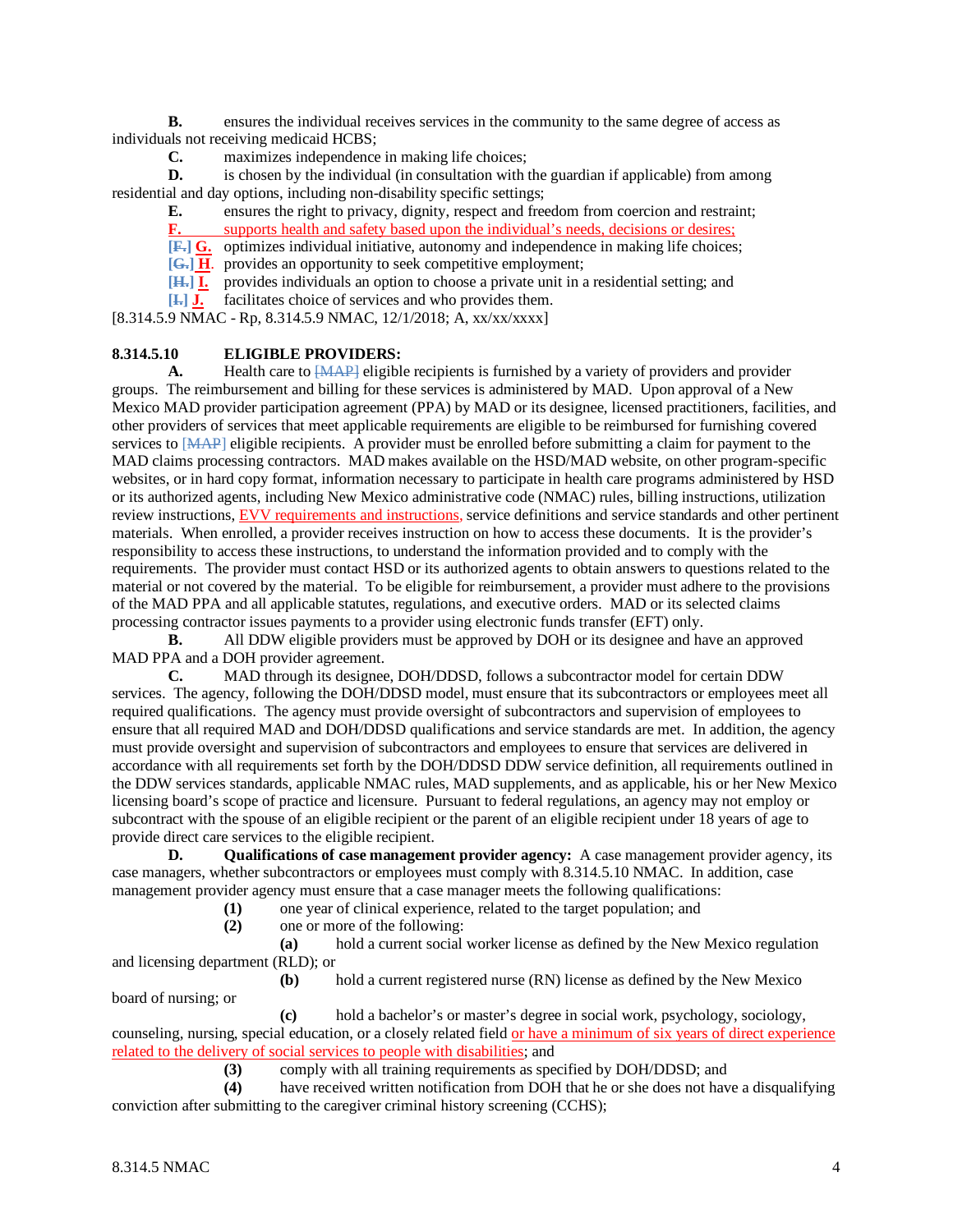**(5)** [does not provide any direct support services through any other type of 1915 (c) HCBS waiver program;] does not provide any direct waiver services through the same 1915 (c) HCBS waiver program; and

**(6)** any exception to the above must be approved by DOH/DDSD.

**E. Qualifications of respite provider agency:** A respite provider agency must comply and ensure that all direct support personnel, whether subcontractors or employees, comply with 8.314.5.10 NMAC. In addition, respite provider agencies and direct support personnel must:

**(1)** comply with all training requirements as specified by DOH;

**(2)** have and maintain documentation of current cardiopulmonary resuscitation (CPR) and first aid certification; [and]

**(3)** have written notification from DOH that he or she does not have a disqualifying conviction after submitting to the CCHS; and

**(4)** comply with all EVV requirements as defined by the 21<sup>st</sup> Century CURES Act and implemented by MAD including but not limited to documenting service provision using the approved EVV system.<br> **F.** Oualifications of adult nursing provider agencies: Adult nursing provider agencies must

**Qualifications of adult nursing provider agencies:** Adult nursing provider agencies must ensure all subcontractors or employees, including nurses, comply with DOH DDW service definitions, DDW service standards, applicable NMAC rules, MAD billing instructions, utilization review instructions, and supplements, and applicable federal and state laws, rules and statutes. Direct nursing services shall be provided by a New Mexico licensed RN or licensed practical nurse (LPN), have a minimum of one year experience as a licensed nurse, and must comply with all aspects of the New Mexico Nursing Practice Act, including supervision and delegation requirements of specific nursing function and 8.314.5.10 NMAC.

**G. Qualifications of therapy provider agency:** A therapy provider agency must comply and ensure that each of its therapists including physical therapists (PT), occupational therapists (OT), and speech therapists (SLP), physical therapy assistants (PTA), and certified occupational therapy assistants (COTA), whether a subcontractor or employee complies with 8.314.5.10 NMAC.

**H. Qualifications for [community] living supports provider agency:** Living supports consist of family living, supported living, and intensive medical living [services] supports. A living supports provider agency must comply with the accreditation policy and all requirements set forth by the DOH, DDW service definitions, all requirements outlined in the DDW service standards and the applicable NMAC rules. A living supports provider agency must ensure that all direct support personnel meet all qualifications set forth by DOH, DDW service standards, and applicable NMAC rules.

**(1)** A living supports provider agency and direct support personnel must:

**(a)** comply with all training requirements as specified by DOH;

**(b)** have and maintain documentation of current CPR and first aid certification; and

**(c)** have written notification from DOH that he or she does not have a disqualifying conviction after submitting to the CCHS.

**(2)** A family living provider agency must ensure that all direct support personnel, whether a subcontractor or employee, meet all qualifications set forth by DOH and the DDW service standards and the applicable NMAC rules. Legal guardians who are also natural or adoptive family members who meet the DOH/DDSD requirements and are approved to provide family living services may be paid for providing services. A family living provider agency must employ or subcontract with at least one registered or licensed dietician or licensed nutritionist. A family living provider agency must also be an adult nursing services provider and must employ or subcontract with at least one licensed RN; employ or subcontract with at least one additional nurse for on call services and comply with the New Mexico Nurse Practice Act, including supervision and delegation requirements of specific nursing functions. The number of nurses (RNs and LPNs) must be sufficient to meet the routine and on call health care needs of the individuals. [The] Both the direct support personnel employed by or subcontracting with the provider agency and the physical home setting must be approved through a home study completed prior to the initiation of services, revised with any change in family composition, move to a new home, or other significant event and periodically thereafter as required of the provider agency.

**(3)** A supported living provider agency must ensure that all direct support personnel meet all qualifications set forth by DOH and the applicable NMAC rules and the DDW service standards. A supported living provider agency must employ or subcontract with at least one registered or licensed dietician or licensed nutritionist. The number of RD/LDs employed or under contract must be sufficient to meet the routine nutritional needs of the individuals. They must employ or subcontract with at least one licensed RN, employ or subcontract with at least one additional nurse for on call and services, and comply with the New Mexico Nurse Practice [Practicing] Act, including supervision and delegation requirements of specific nursing functions. The number of nurses (RNs and LPNs) must be sufficient to meet the routine and on call health care needs of the individuals.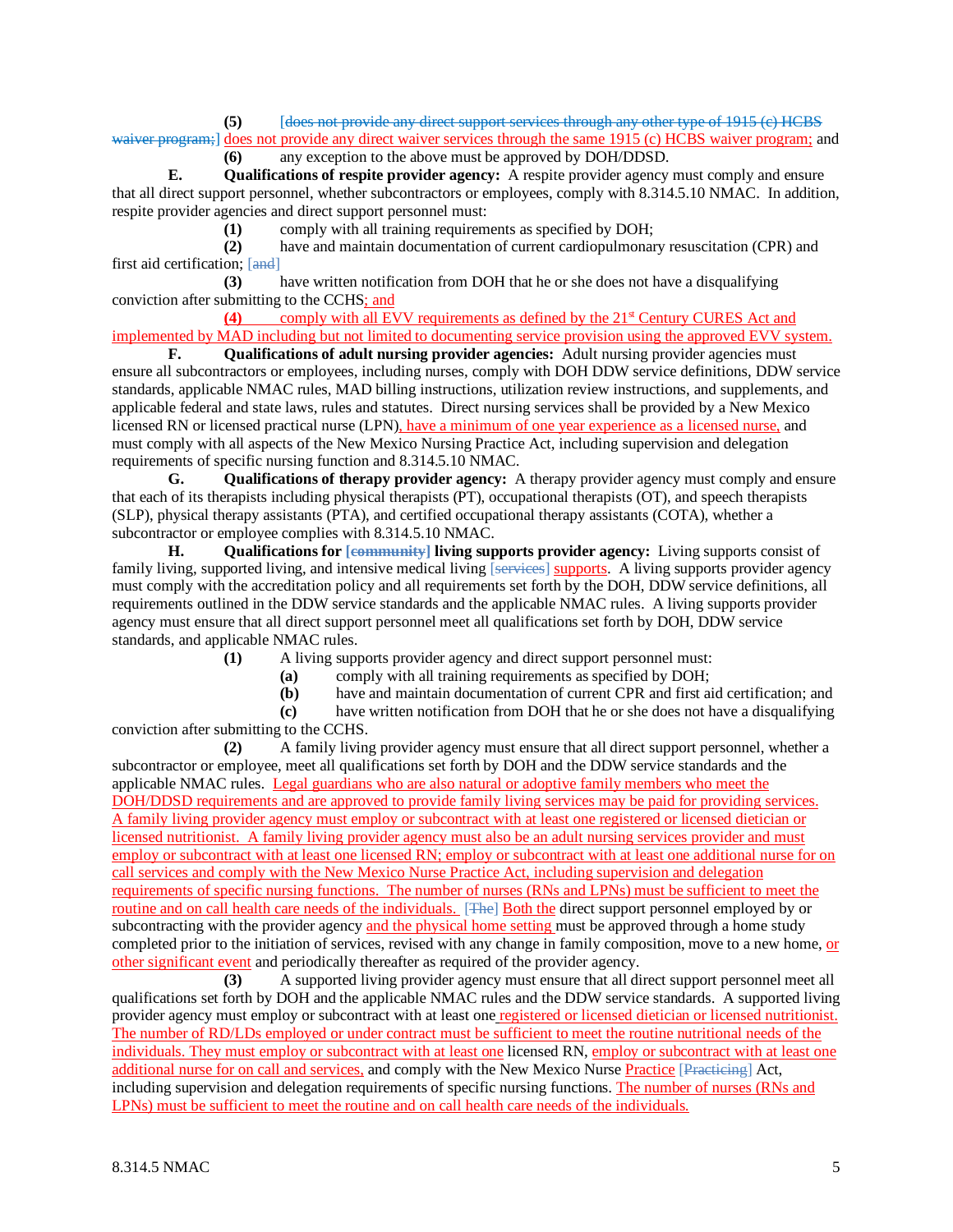**(4)** An intensive medical living supports provider agency must employ or subcontract with at least one registered or licensed dietician or licensed nutritionist. The number of RD/LDs employed or under contract must be sufficient to meet the routine nutritional needs of the individuals. They must employ or subcontract with at least one New Mexico licensed RN who must have a minimum of one year of [supervised] nursing experience employ or subcontract with at least one additional nurse for on call services and comply with the New Mexico Nursing Practice Act including supervision and delegation requirements of specific nursing functions. The number of nurses (RNs and LPNs) must be sufficient to meet the routine and on call health care needs of the individuals. [An intensive medical living supports provider agency must comply with and ensure RNs, whether subcontractors or employees, comply with 8.314.5.10 NMAC. An intensive medical living supports provider agency and direct support personnel must:

**(a)** comply with all training requirements as specified by DOH;<br>**(b)** have and maintain documentation of current CPR and first a

have and maintain documentation of current CPR and first aid certification; and **(c)** have written notification from DOH that he or she does not have a disqualifying

#### conviction after submitting to the CCHS.]

**I. Qualifications of a customized community supports provider agency:** A customized community supports provider agency must comply with and ensure that all direct support personnel comply with 8.314.5.10 NMAC. A customized community supports provider agency and direct support personnel must:

**(1)** comply with all training requirements as specified by DOH;

**(2)** have and maintain documentation of current CPR and first aid certification; and

**(3)** have written notification from DOH that he or she does not have a disqualifying conviction after submitting to the CCHS.

**J. Qualifications of a community integrated employment provider agency:** A community integrated employment provider agency must comply with and ensure that all direct support personnel comply with 8.314.5.10 NMAC. A community integrated employment provider agency and direct support personnel must:

**(1)** comply with all training requirements as specified by DOH;

**(2)** have and maintain documentation of current CPR and first aid certification; and

**(3)** have written notification from DOH that he or she does not have a disqualifying conviction after submitting to the CCHS.

**K. Qualifications of a behavioral support consultation provider agency:** A behavioral support consultation provider agency must comply with and ensure that all behavioral support consultants, whether subcontractors or employees, comply with 8.314.5.10 NMAC.

**(1)** A provider of behavioral support consultation services must be currently licensed in one of the following professions and maintain that licensure with the appropriate RLD board or licensing authority:

- **(a)** a licensed clinical mental health counselor (LMHC), or
	- **(b)** a licensed [*elinical*] psychologist; or
	- **(c)** a licensed psychologist associate, (masters or Ph.D. level); or

**(d)** a licensed independent social worker (LISW) or a licensed clinical social worker

(LCSW); or

- **(e)** a licensed master social worker (LMSW); or
- **(f)** a licensed professional clinical mental health counselor (LPCC); or
- **(g)** a licensed marriage and family therapist (LMFT); or
- 
- **(h)** a licensed [**practicing**] professional art therapist (LPAT); or **(i)** Other related licenses and qualifications may be considered **(i)** Other related licenses and qualifications may be considered with DOH's prior

written approval.

**(2)** Providers of behavioral support consultation services must have a minimum of one year of experience working with individuals with intellectual or developmental disabilities.

**(3)** Behavioral support consultation providers must participate in training in accordance with the DOH/DDSD training policy.

**L. Qualifications of a nutritional counseling provider agency:** A nutritional counseling provider agency must comply with and ensure that all nutritional counseling providers, whether subcontractors or employees comply with 8.314.5.10 NMAC. In addition, a nutritional counseling provider must be registered as a dietitian or a licensed nutritionist by the commission on dietetic registration of the American dietetic association and be licensed by RLD as a nutrition counselor.

**M. Qualifications of an environmental modification provider agency:** An environmental modification contractor and his or her subcontractors and employees must be bonded, licensed by RLD, and authorized by DOH to complete the specified project. An environmental modification provider agency must comply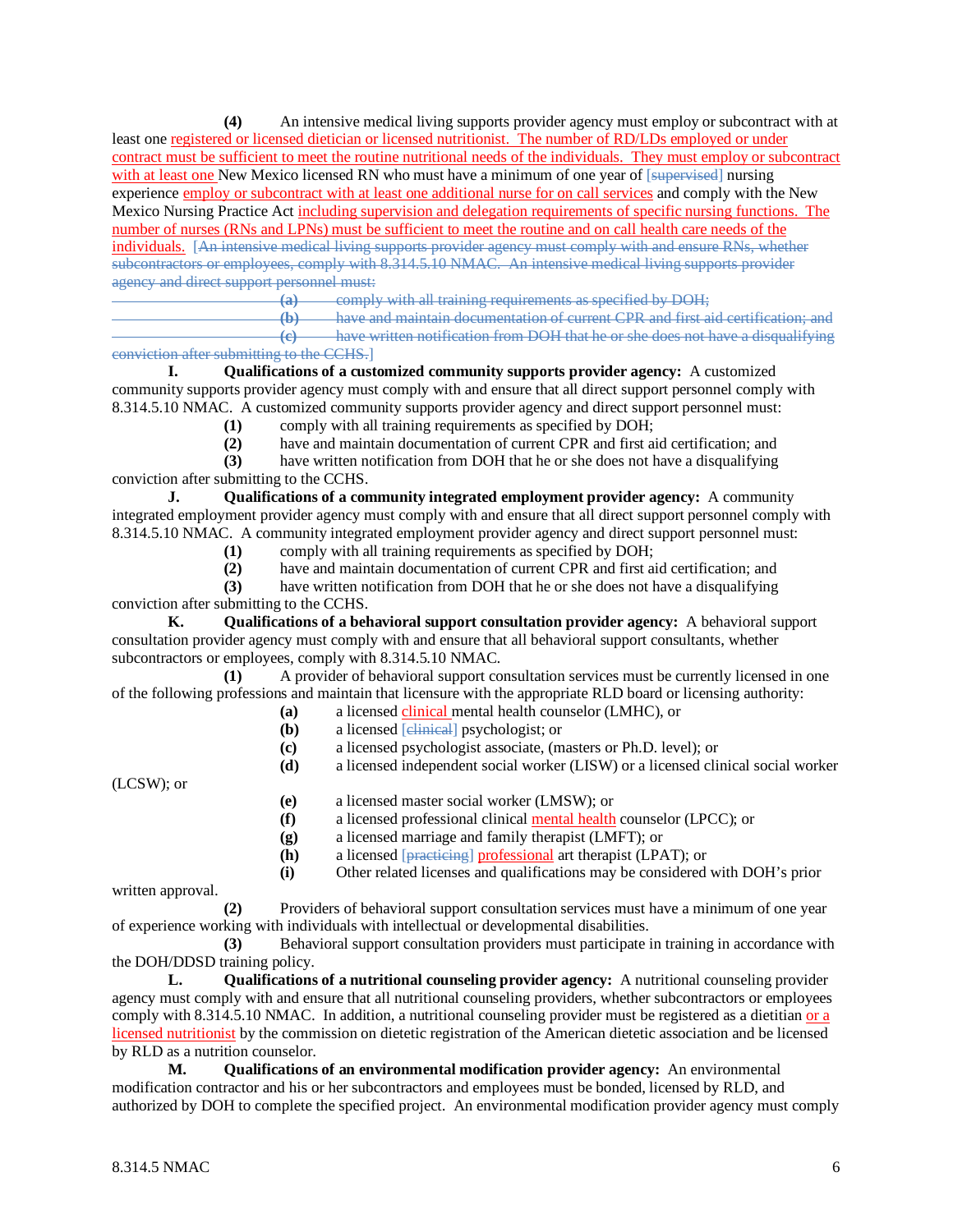with 8.314.5.10 NMAC. All services shall be provided in accordance with applicable federal, state and local building codes.

**N. Qualifications of a crisis supports provider agency:** A crisis supports provider agency must comply with and must ensure that direct support personnel, whether subcontractors or employees, comply with 8.314.5.10 NMAC. In addition, a crisis supports provider agency and direct support personnel must:

**(1)** comply with all training requirements as specified by DOH;

**(2)** have and maintain documentation of current CPR and first aid certification; and

**(3)** have written notification from DOH that he or she does not have a disqualifying conviction after submitting to the CCHS.

[**O. Qualifications for a non-medical transportation provider agency:** A non-medical transportation provider agency must comply with 8.314.5.10 NMAC. In addition, a non-medical transportation provider agency and direct support personnel must:

**(1)** comply with all training requirements as specified by DOH;

**(2)** have and maintain documentation of current CPR and first aid certification; and **(3)** have written notification from DOH that he or she does not have a disqualifying conviction after submitting to the CCHS.

**P. Qualifications of a supplemental dental care provider agency:** A supplemental dental care provider agency must comply with 8.314.5.10 NMAC. A supplemental dental care provider must contract with a New Mexico licensed dentist and dental hygienist who are licensed by RLD. The supplemental dental care provider will ensure that a RLD licensed dentist provides the oral examination; ensure that a RLD licensed dental hygienist provides all routine dental cleaning services; demonstrate fiscal solvency; and function as a payee for the service.]

**Q. Qualifications of an assistive technology purchasing agent provider and:** An assistive technology purchasing agent provider and agency must comply with 8.314.5.10 NMAC, demonstrate fiscal solvency and function as a payee for this service.

**R. Qualifications of an independent living transition service provider agency:** An independent living transition service provider agency must comply with 8.314.5.10 NMAC, demonstrate fiscal solvency and function as a payee for this service.

**S. Qualifications of a personal support technology/on-site response service provider agency:** Personal support technology/on-site response service provider agencies must comply with 8.314.5.10 NMAC. In addition, personal support technology/on-site response service provider agencies must comply with all laws, rules, and regulations of the federal communications commission (FCC) for telecommunications.

**T. Qualifications of a preliminary risk screening and consultation related to inappropriate sexual behavior (PRSC) provider agency:** A PRSC provider agency must comply with 8.314.5.10 NMAC and all training requirements as specified by DOH. Additionally, the PRSC provider agency must subcontract with or employ the risk evaluator, who at a minimum must be:

**(1)** an RLD independently licensed behavioral health practitioner, such as an LPCC, LCSW, LMFT, LISW, or a psychologist; or

**(2)** a practitioner who holds a master's or doctoral degree in a behavior health related field from an accredited college or university.

**U. Qualifications of a socialization and sexuality education provider agency:** A socialization and sexuality education provider agency must comply with 8.314.5.10 NMAC. A provider agency must be approved by the DOH, bureau of behavioral support (BBS) as a socialization and sexuality education provider, and must meet training requirements as specified by DOH. In addition, a socialization and sexuality education provider agency must employ or contract with a provider who has one of the following qualifications for rendering the service:

|                | 고                             | a master's degree or higher in psychology;                                               |
|----------------|-------------------------------|------------------------------------------------------------------------------------------|
|                | ≁                             | a master's degree or higher in counseling;                                               |
|                | $\sigma$                      | a master's degree or higher in special education;                                        |
|                | $\overline{\mathcal{A}}$<br>− | a master's degree or higher in social work;                                              |
|                | 5                             | a master's degree or higher in a related field;                                          |
|                | 6<br>₩                        | a RN or LPN:                                                                             |
|                |                               | a bachelor's degree in special education or a related field such as psychology or social |
| work:          |                               |                                                                                          |
|                | $\left( 8\right)$             | a certification in special education; or                                                 |
|                | o<br>ラ                        | a New Mexico level three recreational therapy instructional support provider             |
| eertification. |                               |                                                                                          |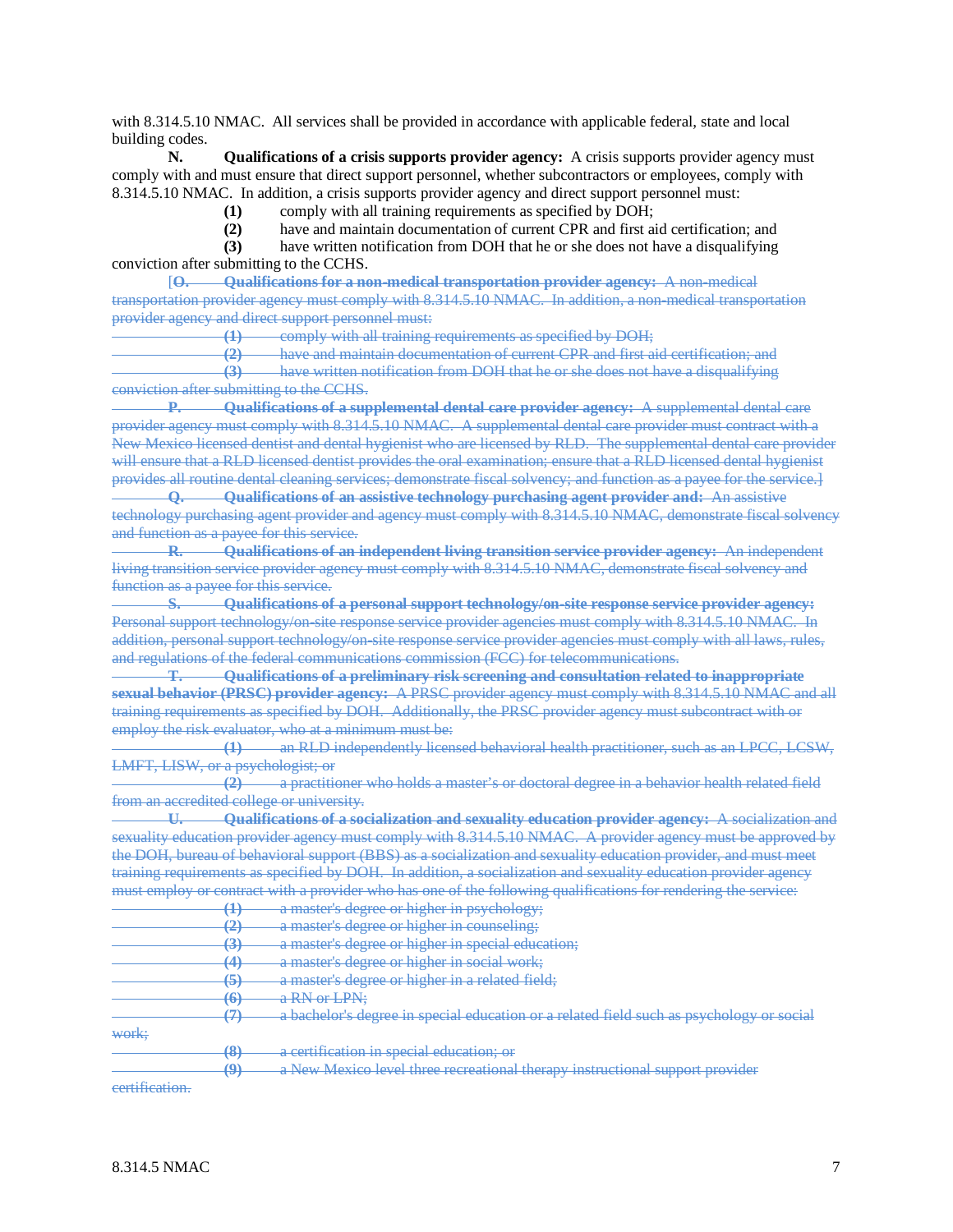**V. Qualifications of a customized in-home supports provider agency:** A customized in-home supports provider agency must comply with and ensure that direct support personnel, whether subcontractors or employees, comply with 8.314.5.10 NMAC. A customized in-home supports provider agency and direct support personnel must:

**(1)** comply with all training requirements as specified by DOH;

**(2)** have and maintain documentation of current CPR and first aid certification; and

**(3)** have written notification from DOH that he or she does not have a disqualifying conviction after submitting to the CCHS.]

**O. Qualifications for a non-medical transportation provider agency:** A non-medical transportation provider agency must comply with 8.315.5.10 NMAC. In addition, a non-medical transportation provider must have a business license and drivers must have a valid driver's license and not have a disqualifying conviction after submitting to the CCHS. Must have written notification from DOH that he or she does not have a disqualifying conviction after submitting to the CCHS.

**P. Qualifications of an assistive technology provider agency:** An assistive technology purchasing agent provider and agency must comply with 8.314.5.10 NMAC, demonstrate fiscal solvency when functioning as a payee for this service. Assistive technology providers may also be the direct vendors of approved technology.

**Q. Qualifications of an independent living transition service provider agency:** An independent living transition service provider agency must comply with 8.314.5.10 NMAC, demonstrate fiscal solvency and function as a payee for this service.

**R. Qualifications of a remote personal support technology provider agency:** Remote personal support technology provider agencies must comply with 8.314.5.10 NMAC. This includes having a current business license and must demonstrate fiscal solvency and function as a payee of services. In addition, remote personal support technology provider agencies must comply with all laws, rules, and regulations of the federal communications commission (FCC) for telecommunications.

**S. Qualifications of a preliminary risk screening and consultation (PRSC) related to inappropriate sexual behavior provider agency:** A PRSC provider agency must comply with 8.314.5.10 NMAC and all training requirements as specified by DOH. Additionally, the PRSC provider agency must subcontract with or employ the evaluator, who at a minimum must be:

**(1)** an RLD independently licensed behavioral health practitioner, such as an LPCC, LCSW, LMFT, LISW, or a psychologist; or

**(2)** a practitioner who holds a master's or doctoral degree in a behavior health related field from an accredited college or university.

**T. Qualifications of a socialization and sexuality education provider agency:** A socialization and sexuality education provider agency must comply with 8.314.5.10 NMAC. A provider agency must be approved by the DOH, bureau of behavioral support (BBS) as a socialization and sexuality education provider and must meet training requirements as specified by DOH. In addition, a socialization and sexuality education provider agency must employ or contract with a provider who has one of the following qualifications for rendering the service:

|  |  | a master's degree or higher in psychology; |
|--|--|--------------------------------------------|
|  |  |                                            |

**(2)** a master's degree or higher in counseling;

**(3)** a master's degree or higher in special education;

**(4)** a master's degree or higher in social work;<br>**(5)** a master's degree or higher in a related field

**(5)** a master's degree or higher in a related field;

**(6)** a RN or LPN;

**(7)** a bachelor's degree in special education or a related field such as psychology or social

work;

**(8)** a certification in special education;

**(9)** a New Mexico level three recreational therapy instructional support provider license; or **(10)** a certified therapeutic recreation therapist (CTRS) obtained through the national council for therapeutic recreation.

**U. Qualifications of a customized in-home supports provider agency:** A customized in-home supports provider agency must comply with and ensure that direct support personnel, whether subcontractors or employees, comply with 8.314.5.10 NMAC. Legal guardians who are also natural or adoptive family members, relatives, or natural family members that meet the DOH/DDSD requirements and are approved to provide customized in-home supports may be paid for providing services. A customized in-home supports provider agency and direct support personnel must:

**(1)** comply with all training requirements as specified by DOH;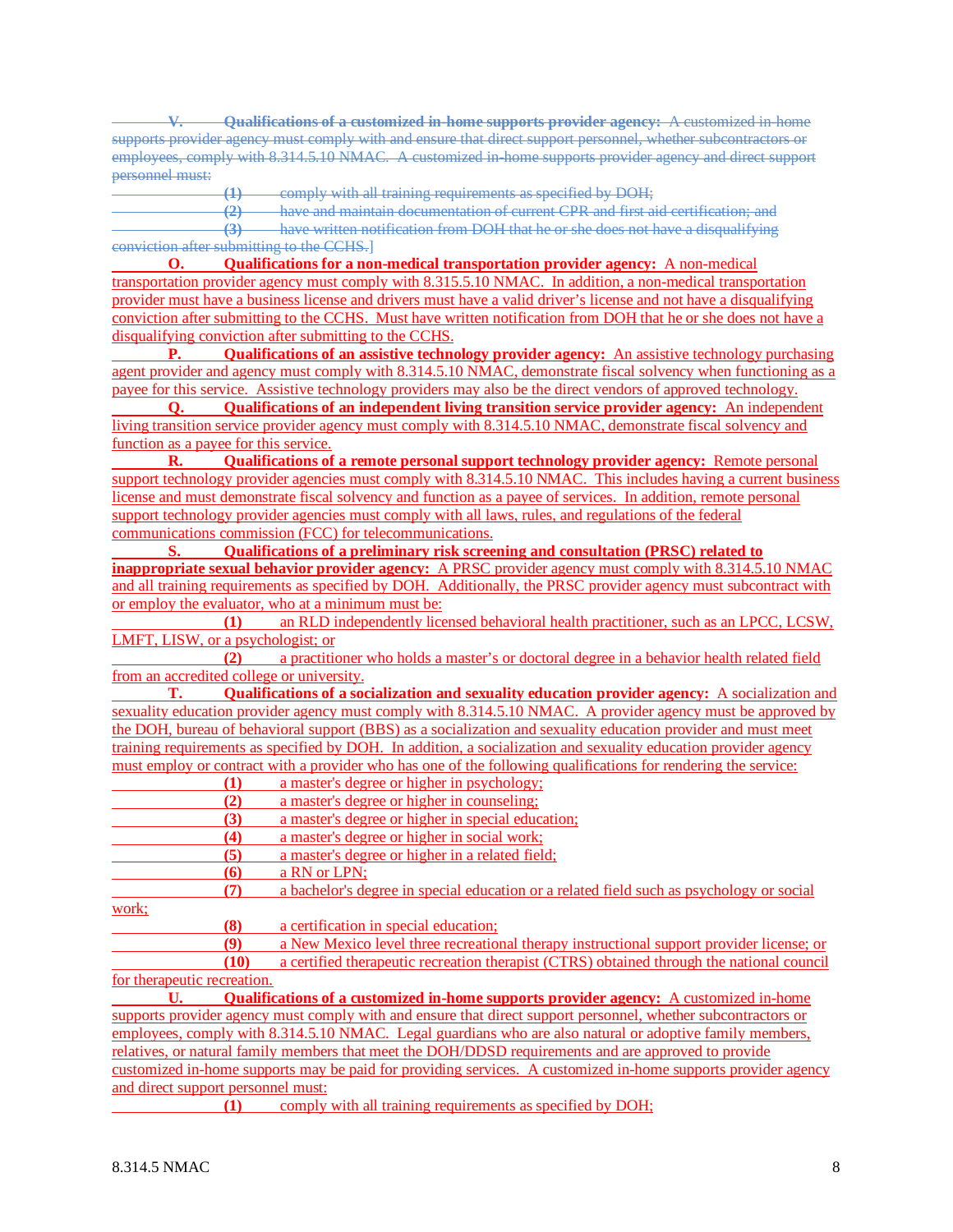**(2)** have and maintain documentation of current CPR and first aid certification; and **(3)** have written notification from DOH that he or she does not have a disqualifying conviction after submitting to the CCHS.

**(4)** comply with all EVV requirements as defined by the 21st Century CURES Act and implemented by MAD including but not limited to documenting service provision using the approved EVV system. **V. Qualifications of a supplemental dental care provider agency:** A supplemental dental care provider agency must comply with 8.314.5.10 NMAC. A supplemental dental care provider must contract with a New Mexico licensed dentist and dental hygienist who are licensed by RLD. The supplemental dental care provider will ensure that a RLD licensed dentist provides the oral examination; ensure that a RLD licensed dental hygienist provides all routine dental cleaning services; demonstrate fiscal solvency; and function as a payee for the service. [8.314.5.10 NMAC - Rp, 8.314.5.10 NMAC, 12/1/2018; A, xx/xx/xxxx]

# **8.314.5.11 PROVIDER RESPONSIBILITIES:**

**A.** A provider who furnishes services to an eligible recipient must comply with all federal and state laws, regulations, rules, and executive orders relevant to the provision of services as specified in the MAD provider participation agreement and the DOH provider agreement. A provider also must meet and adhere to all applicable NMAC rules and instructions as specified in the MAD provider rules manual and its appendices, DDW service standards, DDW service definitions, and program directions and billing instructions, as updated. A provider is also responsible for following coding manual guidelines and the centers for medicare and medicaid services (CMS) correct coding initiatives, including not improperly unbundling or upcoding services.

**B.** A provider must verify that an individual is eligible for a specific health care program administered by the HSD and its authorized agents and must verify the eligible recipient's enrollment status at the time services are furnished. A provider must determine if an eligible recipient has other health insurance. A provider must maintain records that are sufficient to fully disclose the extent and nature of the services provided to an eligible recipient.

**C.** Provider agencies must mitigate any conflict of interest issues by adhering to at least the following:

**(1)** Any individual who operates or is an employee of a DDW provider shall not serve as guardian for a person served by that agency, except when related by affinity or consanguinity (45-5-31(1) A NMSA (1978)). Affinity which stems solely from the caregiver relationship is not sufficient to satisfy this requirement.

**(2)** DDW provider agencies may not employ or sub-contract with a direct support person who is an immediate family member to support the person in services, except when the person is in family living, respite, or customized in home supports (CIHS).

**(3)** DDW provider agencies may not employ or subcontract with the spouse of the participant to support the person in any DDW funded services.

**D.** Case management agencies are required to mitigate real or perceived conflict of interest issues by adhering to, at minimum the following requirements. Case managers who are contracted under the DDW are identified as agents who are responsible for the development of the ISP.

**(1)** Case management agency owners and individually employed or contracted case managers may not:

**(a)** be related by blood or affinity to the person supported, or to any paid caregiver of the individual supported. Following formal authorization from DDSD, a case manager may provide family living services or respite to their own family member; [or to an individual who receives case management services from another provider;]

**(b)** have material financial interest in any entity that is paid to provide DDW or mi via services. A material financial interest is defined as anyone who has, directly or indirectly, any actual or potential ownership, investment, or compensation arrangement;

**(c)** be empowered to make financial or health related decisions for individuals on their caseload;

**(d)** be related by blood or affinity to any DDW service provider for individuals on their caseload. Providers are identified as providers of living care arrangements, community inclusion services, mi<br>via consultants, mi via vendors, BSC's and therapist.<br> $[Fe]$  hold a caseload on mi via and via consultants, mi via vendors, BSC's and therapist. DDW simultaneously.]

**(2)** A case management provider agency may not:

**(a)** be a provider agency for any other DDW service;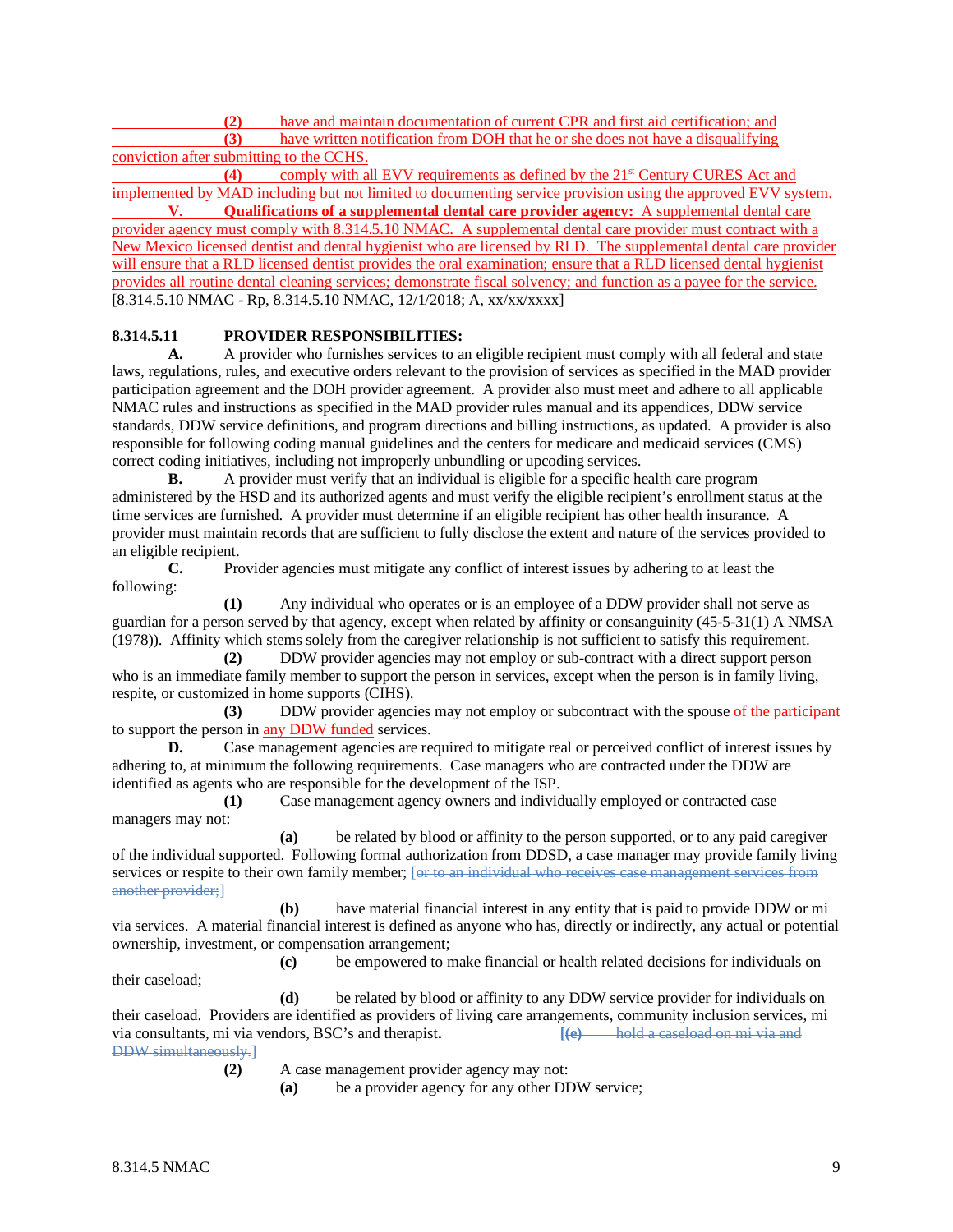**(b)** provide guardianship services to an individual receiving case management

services from that same agency;

**(3)** A case manager or director of a case management provider agency may not:

**(a)** serve on the board of directors of any DDW provider agency;

**(b)** provide training to staff of DDW provider agencies unless meeting criteria as outlined in the DDW service standards.

**[(4)** Case management provider agencies must disclose to both DDSD and to people supported by their agency any familial relationships between employees/subcontract case managers and providers of other DDW services.]

**[(5)] (4)** Case management provider agency staff and subcontractors must maintain independence and avoid all activity which could be perceived as a potential conflict of interest. [8.314.5.11 NMAC - Rp, 8.314.5.11 NMAC, 12/1/2018; A, xx/xx/xxxx]

**8.314.5.12 ELIGIBLE RECIPIENTS:** The MAP category of eligibility criteria for DDW services is found in 8.290.400 NMAC.

[8.314.5.12 NMAC - Rp, 8.314.5.12 NMAC, 12/1/2018]

**8.314.5.13 [RESERVED]**

[8.314.5.13 NMAC - Rp, 8.314.5.13 NMAC, 12/1/2018]

## **8.314.5.14 DDW COVERED WAIVER SERVICES FOR IDENTIFIED POPULATION UNDER 18**

**YEARS OF AGE:** The DDW program is limited to the number of federally authorized unduplicated eligible recipient (UDR) positions and program funding. All DDW covered services in an ISP must be authorized. DDW services must be provided in accordance with all requirements set forth by DDW service definitions, all requirements outlined in the DDW service standards, and the applicable NMAC rules, supplements and guidance. The DDW covers the following services for a specified and limited number of waiver eligible recipients as a cost effective alternative to institutionalization in an intermediate care facilities for individuals with intellectual disabilities (ICF-IID).

[**A. Eligible recipients age birth to 18:** The child's level of care assessment is used to determine the annual resource allotment (ARA) within the under 18 years of age category. The service options funded within the ARA allow the family of an eligible recipient, in conjunction with the IDT, the flexibility to choose any or all of these service options in an amount that does not exceed the eligible recipient's ARA. Services funded within [the ARA include:]

|        |                    | behavioral support consultation;                  |
|--------|--------------------|---------------------------------------------------|
|        |                    | customized community support;                     |
|        | J                  | respite;                                          |
|        | 17                 | non-medical transportation;                       |
|        | ᢦ                  | case management; and                              |
|        | $\left( 6 \right)$ | nutritional counseling.                           |
| -<br>п |                    | Services from the under 18 years of this age cate |

**Briance The unit be coordinated with and shall not** duplicate other services such as the medicaid school-based services program, the MAD early periodic screening diagnosis and treatment (EPSDT) program, services offered through the New Mexico public education department (PED), or the DOH family infant toddler program (FIT).<br>
C. Service options available outside of the

Service options available outside of the ARA include:

- **(1)** environmental modifications;
- **(2)** assistive technology;
- **(3)** remote personal support technology;

**(4)** preliminary risk screening and consultation; and

**(5)** socialization and sexuality education.]

**A. Eligible recipients age birth to 18:** Services funded within this age category must be coordinated with and shall not duplicate other services such as the medicaid school-based services program, the MAD early periodic screening diagnosis and treatment (EPSDT) program, services offered through the New Mexico public education department (PED), or the early childhood education and care department (ECECD) family infant toddler (FIT) program.

**B. Service options available include:**

**(1)** environmental modifications;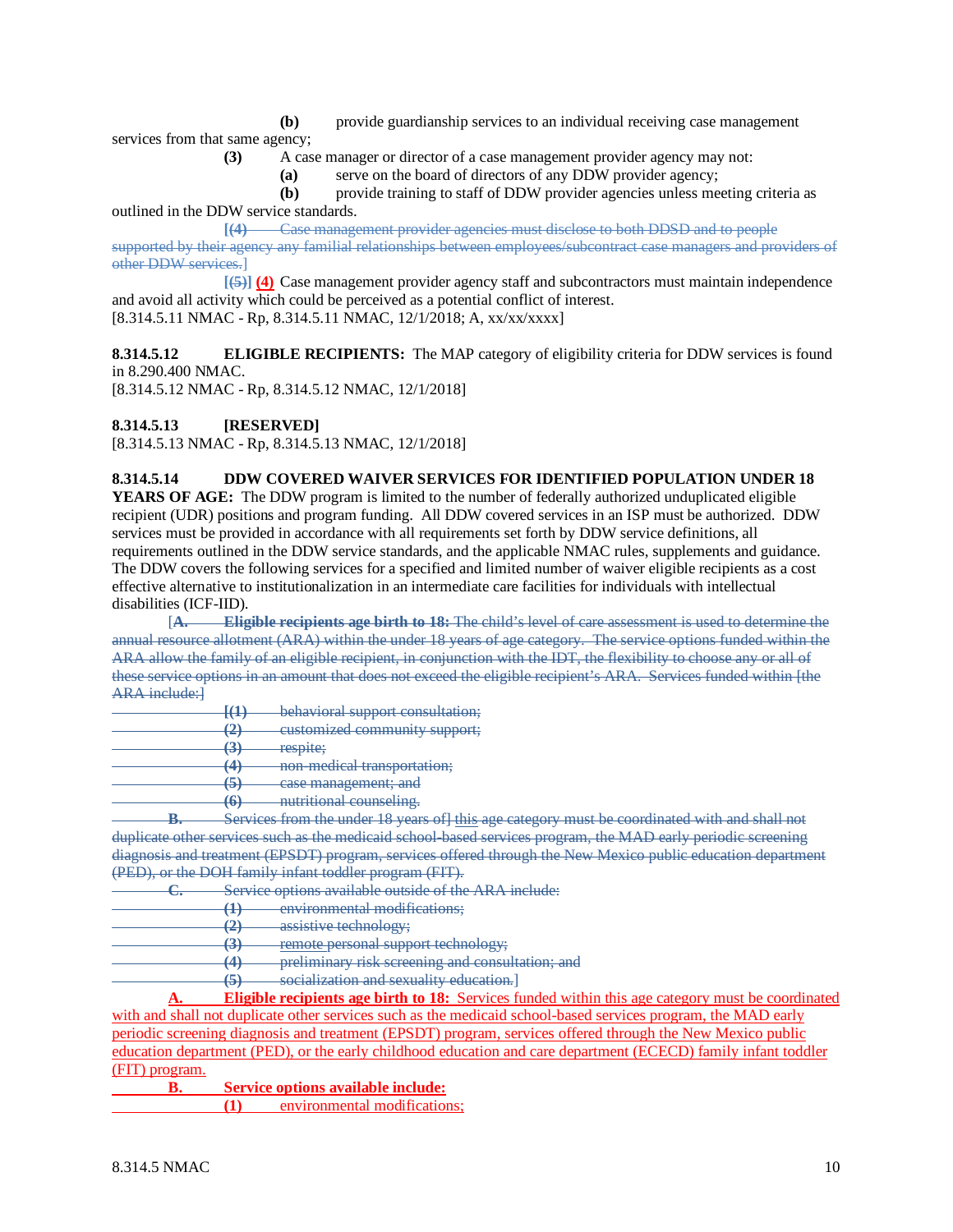| (2)  | assistive technology;                        |
|------|----------------------------------------------|
| (3)  | remote personal support technology;          |
| (4)  | preliminary risk screening and consultation; |
| (5)  | socialization and sexuality education;       |
| (6)  | behavioral support consultation;             |
| 7    | customized community support;                |
| (8)  | respite;                                     |
| (9)  | non-medical transportation;                  |
| (10) | case management; and                         |
| (11  | nutritional counseling.                      |

[8.314.5.14 NMAC - Rp, 8.314.5.14 NMAC, 12/1/2018; A, xx/xx/xxxx]

**8.314.5.15 DDW COVERED WAIVER SERVICES [FOR IDENTIFIED POPULATION 18 YEARS** 

**OF AGE AND OLDER]:** The DDW program is limited to the number of federally authorized unduplicated eligible recipient (UDR) positions and program funding. All DDW covered services in an ISP must be authorized by DOH. DDW services must be provided in accordance with all requirements set forth by DOH DDW service definition, all requirements outlined in the DDW service standards, and the applicable NMAC rules, supplements and guidance. Services for individuals under the age of 21 must be coordinated with and shall not duplicate other services such as the medicaid school-based services program, the MAD early periodic screening diagnosis and treatment (EPSDT) program, or the early childhood education and care department (ECECD) family infant toddler (FIT) program. Services offered through the New Mexico public education department (PED), the Individuals with Disabilities Education Act (IDEA), the New Mexico division of vocational rehabilitation (DVR), the Rehabilitation Act, the Workforce Innovation and Opportunities Act (WIOA), the New Mexico department of workforce solutions (DWS) must be utilized prior to accessing funding from the DDW. DDW covers the following services for a specified and limited number of waiver eligible recipients as a cost effective alternative to institutionalization in an ICF-IID.

**A.** There are seven proposed budget levels (PBL) which the IDT use for person centered planning. They encompass descriptions and characteristics of seven levels of typical support needs designed to meet the needs of most individuals. Each PBL has a corresponding suggested budget dollar amount based on the type of living care arrangement, typical service options, intensity of staffing needs, and support needs in each level. The case manager guides the IDT in the person-centered planning process. The IDT makes a determination of which proposed budget level the person falls based on history, current assessments, and support needs, using both the PBL and suggested dollar amount as a tool or guide in the person-centered planning process and in budget development. The OR approves services based on clinical justification. Approvals may be over or under the suggested amount. The OR does not verify or approve the IDT's determination of a PBL, nor does a PBL limit the request for services or require that the budget be developed within a set amount.

**B.** Exception authorization process, formerly known as the H authorization process is the process that allows individuals on the DDW, who have extenuating circumstances, including extremely complex clinical needs to receive services beyond what is authorized in their current ISP/budget level or to allow individual exceptions to DDW service standards. Exception authorization process includes:

**(1)** an eligible recipient who is included in the class established in the matter of Walter Stephen Jackson, et al vs. Fort Stanton Hospital and Training School et. al, (757 F. Supp. 1243 DNM 1990) is to receive a permanent NM DDW exception authorization approval. A Jackson class member may receive service types and amounts consistent with those approved in his or her ISP**.**

**(2)** Exception authorization packet includes: the completed individual supports needs review form with all attachments indicated on the form as relevant to the nature/type of exception authorization process request submitted.

**C.** When determining what services the eligible recipient needs, the IDT should consider the individual's proposed budget level and service options with the understanding that the focus must always be on the individual's DDW support needs that can be clinically justified. Services available:

**(1) Case management services:** Case management services assist an eligible recipient to access MAD covered services. A case manager also links the eligible recipient to needed medical, social, educational and other services, regardless of funding source. DDW services are intended to enhance, not replace existing natural supports and other available community resources. Services will emphasize and promote the use of natural and community supports to address the eligible recipient's assessed needs in addition to paid supports. Case managers facilitate and assist in assessment activities, as appropriate. Case management services are person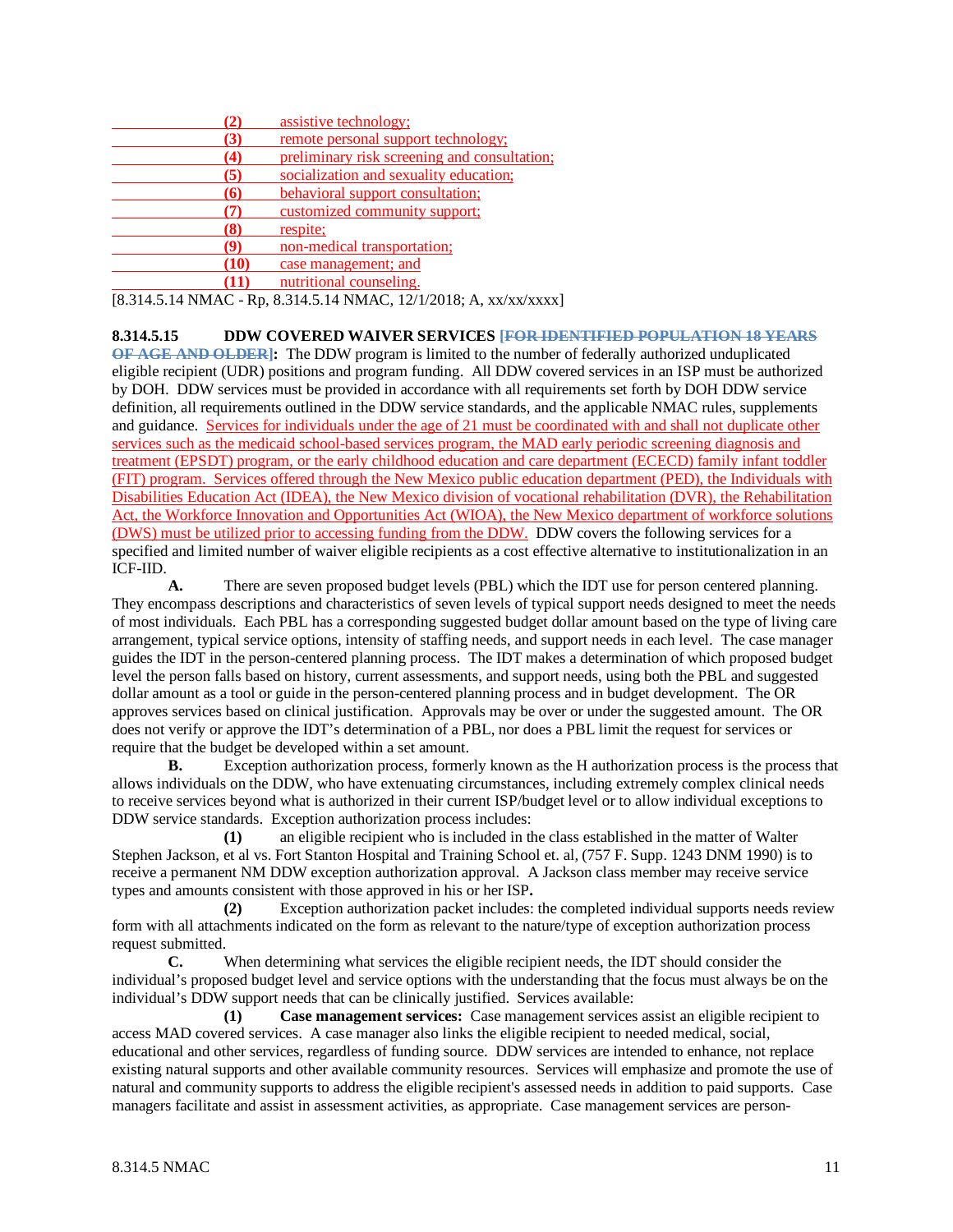centered and intended to advocate for and support an eligible recipient in pursuing his or her desired life outcomes while gaining independence, and access to services and supports. Case management is a set of interrelated activities that are implemented in a collaborative manner involving the active participation of the eligible recipient, his or her authorized representative, and the entire IDT. The case manager is an advocate for the eligible recipient he or she serves, is responsible for developing the ISP and for ongoing monitoring of the provision of services included in the ISP. Case management services include but are not limited to activities such as:

**(a)** assessing needs;

**(b)** [facilitating eligibility determination for persons with developmental

disabilities] assisting in the submission process of the application for assistance and yearly recertification to the local income support division (ISD) office;

**(c)** directing the person-centered planning process;

**(d)** advocating on behalf of the eligible recipient;

**(e)** [coordinating service delivery under state plan;] coordinating waiver and state plan service delivery and collaborating with managed care organization care coordinators;

#### **(f)** assuring services are delivered as described in the ISP;

**(g)** maintaining a complete current central eligible recipient record (e.g. ISP, ISP budget, level of care documentation, assessments);

**(h)** health care coordination;

**(i)** assuring cost containment by preventing the expense of DDW services from exceeding a maximum cost established by DOH and by exploring other options to address expressed needs.

**(j)** Case managers must:

**(i)** evaluate and monitor direct service through face-to-face visits with the eligible recipient to ensure the health and welfare of the eligible recipient, and to monitor the implementation of the ISP;

- **(ii)** support informed choice;
- **(iii)** support participant self-advocacy;
- **(iv)** allow participants to lead their own meetings, program and plan

development;

**(v)** increase an individual's experiences with other paid, unpaid, publiclyfunded and community support options;

- **(vi)** increase self-determination;
- **(vii)** demonstrate that the approved budget is not replacing other natural or

non- disability specific resources available; and

**(viii)** document efforts demonstrating choice of non-waiver and non-

disability specific options in the ISP, IDT meeting minutes or companion documents when an individual has only DDW funded supports.

**(2) Respite services:** Respite services are a flexible family support service for an eligible recipient. The primary purpose of respite services is to provide support to the eligible recipient and give the primary, unpaid caregiver relief and time away from his or her duties. Respite services include assistance with routine activities of daily living (e.g., bathing, toileting, preparing or assisting with meal preparation and eating), enhancing self-help skills and providing opportunities for play and other recreational activities; community and social awareness; providing opportunities for community and neighborhood integration and involvement; and providing opportunities for the eligible recipient to make his or her own choices with regard to daily activities. Respite services will be scheduled as determined by the primary caregiver. An eligible recipient receiving living supports or customized in-home supports (when an eligible recipient is not living with a family member), may not access respite services. Respite services may be provided in the eligible recipient's own home, in a provider's home, or in a community setting of the eligible recipient family's choice. Respite services must be provided in accordance with 8.314.5.10 NMAC.

**(3) Adult nursing services:** Adult nursing services (ANS) are provided by a licensed RN or LPN under the direct supervision of  $[a]$  the RN to an eligible adult recipient. Adult nursing services are intended to support the highest practicable level of health, functioning and independence for an eligible recipient. [They include] This includes the direct nursing services and activities related to the assessment, planning, training and nursing oversight of unrelated direct support staff when assisting with a variety of health related needs in specific settings. Nursing services may be delivered in person and via remote or telehealth services. Nursing services include an array of supports including efforts to support aspiration risk management (ARM).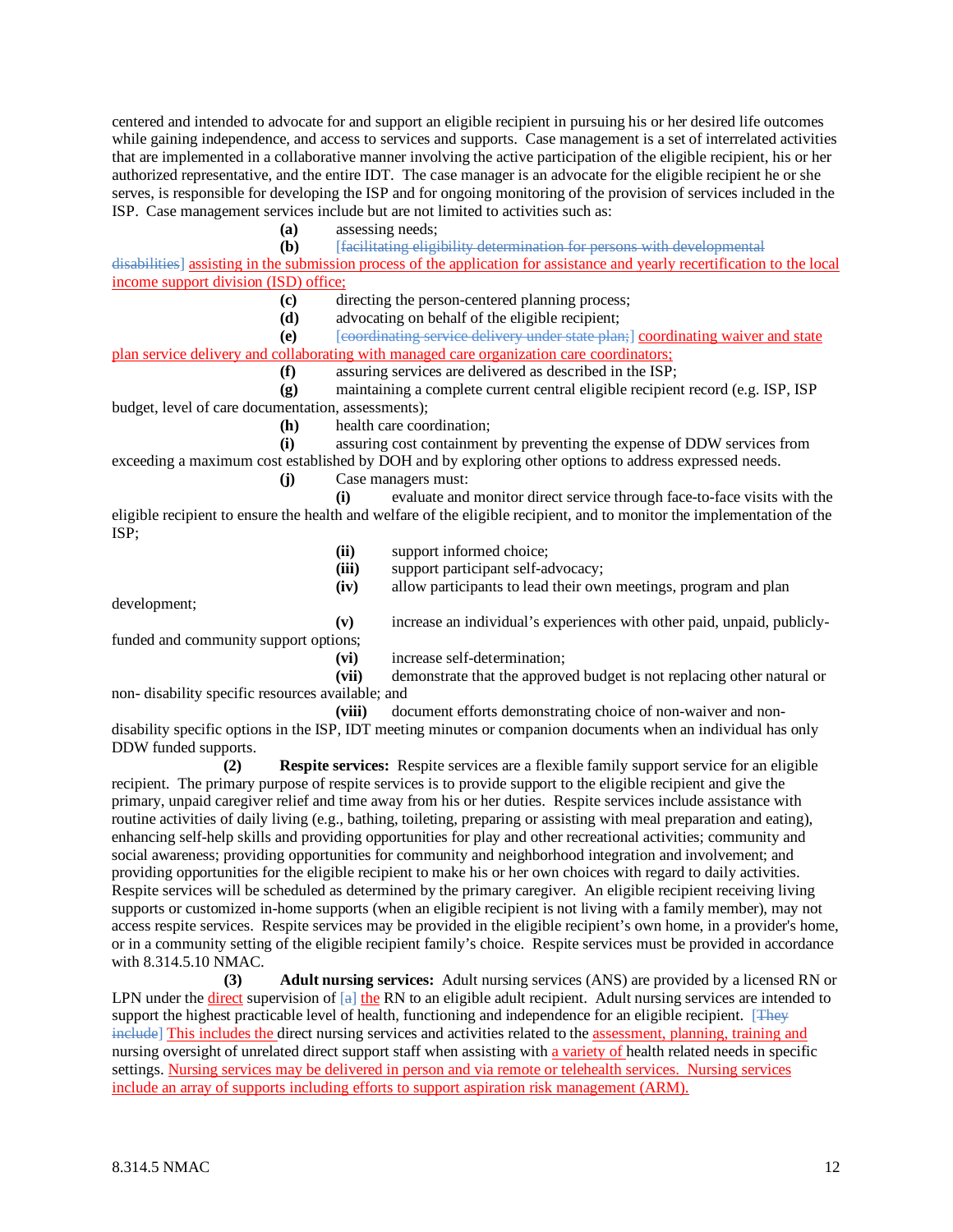**(a)** ANS is available to individuals ages 21 and over who reside in family living; those who receive customized in home supports and those who do not receive any living supports. It is available to any eligible recipient who has health related needs that require at least one of the following: nursing training, delegation or oversight of direct support staff during participation in customized community supports (individual or small group) or community integrated employment even if living supports or CCS-group are also provided.

**(b)** ANS is available to individuals ages 18-20 who reside in family living and who are at aspiration risk and desire to have aspiration risk management services. It is also available to individuals who have health related needs that require nursing training, delegation or the oversight of non-related direct support staff during substitute care; customized community supports (individual or small group); community integrated employment or customized in home supports.

**(c)** There are two categories of adult nursing services:

**(i)** assessment and consultation services which includes a comprehensive health assessment (including assessment for medication delivery needs and aspiration risk) and consultation regarding available or mandatory services which requires only budgeting; and

**(ii)** ongoing services, which requires [prior authorization] clinical justification and are tied to the eligible recipient's specific health needs revealed in the comprehensive health assessment and prior authorization process.

**(4) Therapy services:** Therapy services are to be delivered consistent with the participatory approach philosophy and two models of therapy services (collaborative-consultative and direct treatment). These models support and emphasize increased participation, independence and community inclusion in combination with health and safety. DDW therapy services are intended to improve, maintain or minimize the decline in functional ability and skills. Therapy services are designed to support achievement of ISP outcomes and prioritized areas of need identified through therapeutic assessment. PT, OT and SLP are skilled therapies that are recommended by an eligible recipient's IDT members and a clinical assessment that demonstrates the need for therapy services. Therapy services may be delivered in an integrated setting, clinical setting, or through telehealth as appropriate and will support the use of assistive or remote personal support technology as needed. Upon recommendation for therapy assessment by the IDT members [. All] all three therapy disciplines: PT, OT, and SLP will be available to all DDW recipients if  $\{\text{they and their IDT members determine the therapy disciplines are necessary}\}$  the therapy assessment indicates that services are needed. Therapy services for an eligible adult recipient require a prior authorization except for his or her initial assessment. A RLD licensed practitioner, as specified by applicable state laws and standards, provides the skilled therapy services. Therapy services for eligible adult recipients must comply with 8.314.5.10 NMAC. All medically necessary therapy services for children under 21 years of age, are covered under the state plan through the early periodic screening, diagnostic and treatment (EPSDT) [benefit] and must comply with 8.320.2 NMAC. To the extent that any listed services are covered under the state plan, the services under the waiver are additional services not otherwise covered under the state plan, and consistent with DDW objectives to support the recipient to remain in the community and prevent institutionalization. The exception is aspiration risk management supports for persons between age 18-21.

**(a) Physical therapy (PT):** PT is a skilled, RLD licensed therapy service involving the diagnosis and management of movement dysfunction and the enhancement of physical and functional abilities. Physical therapy addresses the restoration, maintenance, and promotion of optimal physical function, wellness and quality of life related to movement and health. Physical therapy prevents the onset, symptoms and progression of impairments, functional limitations, and disability that may result from diseases, disorders, conditions or injuries. PT supports access, mobility and independence in all environments. A RLD licensed physical therapy assistant (PTA) may perform physical therapy procedures and related tasks pursuant to a plan of care/therapy intervention plan written by the supervising physical therapist. Therapy services for eligible recipients must comply with 8.314.5.10 NMAC.

**(b) Occupational therapy (OT):** OT is a skilled, RLD licensed therapy service involving the use of everyday life activities (occupations) for the purpose of evaluation, treatment, and management of functional limitations. Therapy services for eligible recipients must comply with 8.314.5.10 NMAC. Occupational therapy addresses physical, cognitive, psychosocial, sensory, and other aspects of performance in a variety of contexts to support engagement [in everyday], performance and access to work and life activities that affect health, well-being and quality of life. [COTAs] A RLD certified occupational therapy assistant (COTA) may perform occupational therapy procedures and related tasks pursuant to a therapy intervention plan written by the supervising OT as allowed by RLD licensure. [OT services typically include:<br>(i) evaluation and customized treatment

**(i)** evaluation and customized treatment programs to improve the eligible recipient's ability to engage in daily activities;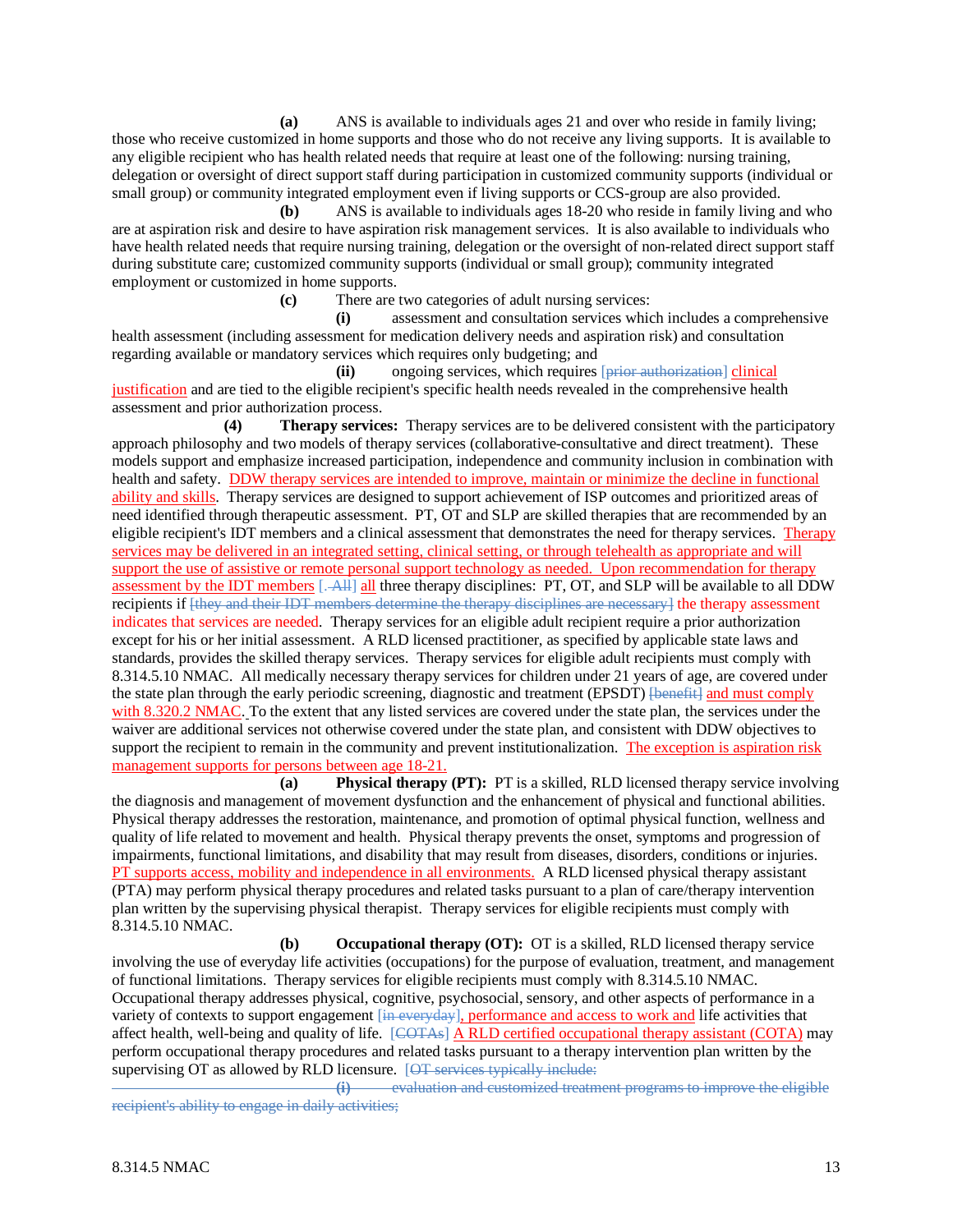|                                        | $\mathbf{(ii)}$   | evaluation and treatment for enhancement of an eligible recipient's     |
|----------------------------------------|-------------------|-------------------------------------------------------------------------|
|                                        |                   |                                                                         |
| performance skills:                    |                   |                                                                         |
|                                        | m                 | health and wellness promotion to the eligible recipient.                |
|                                        | (iv)              | environmental access and assistive technology evaluation and treatment  |
| for use by the eligible recipient; and |                   |                                                                         |
|                                        | $\leftrightarrow$ | training/consultation to eligible recipient's family members and direct |

**(c) Speech-language pathology (SLP):** SLP service, also known as speech therapy, is a skilled therapy service, provided by a speech-language pathologist that involves the non-medical application of principles, methods and procedures for the diagnosis, counseling, and instruction related to the development of and disorders of communication including speech, fluency, voice, verbal and written language, auditory comprehension, cognition, swallowing dysfunction and sensory-motor competencies. Therapy services for eligible recipients must comply with 8.314.5.10 NMAC. Speech-language pathology services are also used when an eligible recipient requires the use of assistive technology or an augmentative communication device. For example, SLP services are intended to improve, maintain or minimize the loss of communication skills; treat a specific condition clinically related to an intellectual developmental disability of the eligible recipient; or improve or maintain the eligible recipient's ability to safely eat food, drink liquids or manage oral secretions while minimizing the risk of aspiration or other potential injuries or illness related to swallowing disorders. [:<br>(i) improve or maintain the eligible recipient's car

improve or maintain the eligible recipient's capacity for successful communication or to lessen the effects of an eligible recipient's loss of communication skills; or **(ii)** treat a specific condition clinically related to an intellectual

developmental disability of the eligible recipient; or

support personnel.]

**(iii)** improve or maintain the eligible recipient's ability to safely eat foods, drink liquids or manage oral secretions while minimizing the risk of aspiration or other potential injuries or illness related to swallowing disorders.]

**(5) Living supports:** Living supports are residential habilitation services, available up to 24 hours a day, that are individually tailored to assist an eligible recipient 18 year and older who is assessed to need daily support or supervision with the acquisition, retention, or improvement of skills related to living in the community to prevent institutionalization. Living supports include residential-type instruction intended to increase and promote independence and to support an eligible recipient to live as independently as possible in the community in a setting of his or her own choice. Living support services assist and encourage an eligible recipient to grow and develop, to gain autonomy, self-direct and pursue his or her own interests and goals. Living supports includes support to individuals to access: healthcare, dietary, nursing, therapy and behavior supports through telehealth and in person appointments; generic and natural supports, standard utilities including internet services, assistive and remote technology, transportation, employment, and opportunities to establish or maintain meaningful relationships throughout the community. Living supports providers are also required to coordinate and collaborate with nursing, behavior support consultants, dieticians, therapists and therapy assistants to implement plans including aspiration risk management plans. Living supports providers are also required to coordinate and collaborate with behavior support consultants to implement positive behavior support plans. Living support providers take positive steps to protect and promote the dignity, privacy, legal rights, autonomy and individuality of each eligible recipient who receives services. Services promote inclusion in the community and an eligible recipient is afforded the opportunity to be involved in the community and actively participate using the same resources and doing the same activities as other community members. [Living supports will assist an eligible recipient to access generic and natural supports and opportunities to establish or maintain meaningful relationships throughout the community.] Living supports providers are responsible for providing an appropriate level of services and supports up to 24 hours per day, seven days per week. Room and board costs are reimbursed through the eligible recipient's social security insurance (SSI) or other personal accounts and cannot be paid through the DDW. Living support services for eligible recipients must comply with 8.314.5.10 NMAC. Living supports consists of family living, supported living, and intensive medical living as follows.

**(a) Family living (FL):** Family living is intended for an eligible recipient who is assessed to need residential habilitation to ensure health and safety while providing the opportunity to live in a typical family setting. Family living is a residential habilitation service that is intended to increase and promote independence and to provide the skills necessary to prepare an eligible recipient to live on his or her own in a nonresidential setting. Family living services are designed to address assessed needs and identified individual eligible recipient outcomes. Family living is direct support and assistance that is provided to no more than two eligible recipients with intellectual or developmental disabilities at a time furnished by a natural or host family member, or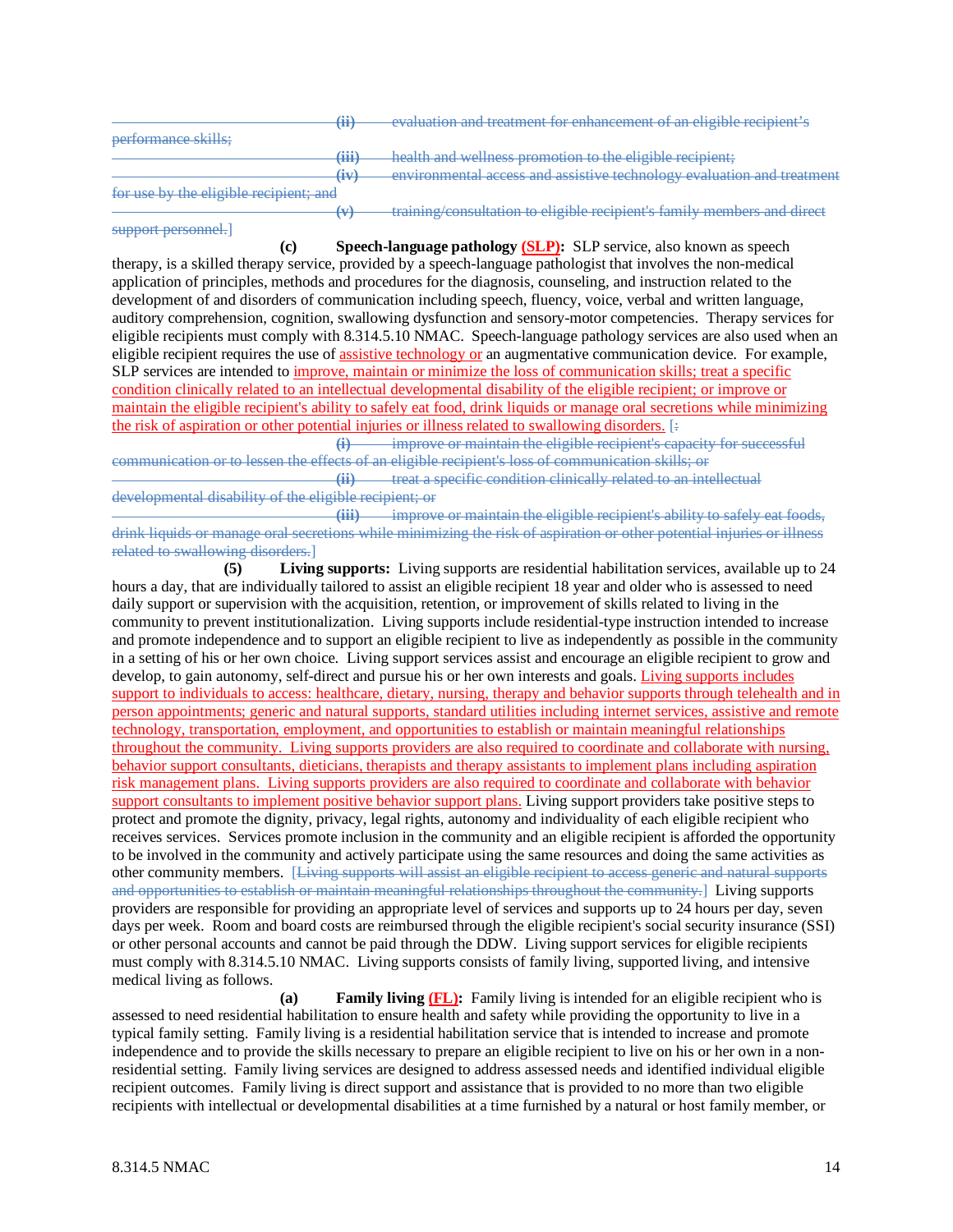companion who meets the requirements and is approved to provide family living services in the eligible recipient's home or the home of the family living direct support personnel. The eligible recipient lives with the paid direct support personnel. The FL provider agency is responsible for providing nutritional services from a registered dietician or licensed nutritionist. All FL providers must be adult nursing services (ANS) providers and deliver budgeted nursing services including nursing assessment and on call. The provider agency is responsible for up to 750 hours of substitute coverage for the primary direct support personnel to receive sick leave and time off as needed. An exception may be granted by DOH if three eligible recipients are in the residence, but only two of the three are on the DDW and the arrangement is approved by DOH based on the home study documenting the ability of the family living [services] provider [agency] to serve more than two eligible recipients in the residence; or there is documentation that identifies the eligible recipients as siblings or there is documentation of the longevity of a relationship (e.g., copies of birth certificates or social history summary). Documentation shall include a statement of justification from a social worker, psychologist, and any other pertinent professionals working with the eligible recipients. Family living services cannot be provided in conjunction with any other living supports service, respite, or additional nutritional counseling accessed through the person's budget. Family living provider must arrange transportation for all medical appointments, household functions and activities, and to-and-from day services and other meaningful community options. The family living services provider agency shall complete all DOH requirements for approval of each direct support personnel, including completion of an approved home study and training prior to placement. After the initial home study, an updated home study shall be completed annually. The home study must also be updated each time there is a change in family composition or when the family moves to a new home or other significant event. The content and procedures used by the provider agency to conduct home studies shall be approved by DOH and must include assessment of environmental safety.

**(b) Supported living (SL):** Supported living is intended for an eligible recipient who is assessed to need residential-type habilitation support to ensure health and safety. Supported living is a living habilitation support service that is intended to increase and promote independence and to provide the skills necessary to prepare an eligible recipient to live on his or her own in a non-residential setting. Supported living services are designed to address assessed needs and identified individual eligible recipient outcomes. The service is provided to two to four eligible recipients in a community residence. Prior authorization is required from DOH for an eligible recipient to receive this service when living alone. The SL provider agency is responsible for providing nutritional services from a registered dietician or licensed nutritionist based on the person's needs. All SL providers must provide needed nursing services including on call based on the person's needs. The SL provider must arrange transportation to all medical appointments, household functions and activities, and to-and-from day services and other meaningful community options. Supported living services cannot be provided in conjunction with any other living supports service, respite, or additional nutritional counseling assessed through the person's budget.

**(c) Intensive medical living [services] supports:** An intensive medical living supports agency provides residential-type supports for an eligible recipient in a supported living environment who requires daily direct skilled nursing, in conjunction with community living supports that promote health and assist the eligible recipient to acquire, retain or improve skills necessary to live in the community and prevent institutionalization, consistent with his or her ISP. An eligible recipient must meet criteria for intensive medical living supports according to DDW service definitions and DDW standards for this service and he or she requires nursing care, ongoing assessment, clinical oversight and health management that must be provided directly by a MAD recognized RN or LPN, see 8.314.5.10 NMAC.

**(i)** These medical needs include: skilled nursing interventions; delivery of treatment; monitoring for change of condition; and adjustment of interventions and revision of services and plans based on assessed clinical needs.

**(ii)** In addition to providing support to an eligible recipient with chronic health conditions, intensive medical living supports are available to an eligible recipient who meets a high level of medical acuity and require short-term transitional support due to recent illness or hospitalization. This service will afford the core living support provider the time to update health status information and health care plans, train staff on new or exacerbated conditions and assure that the home environment is appropriate to meet the needs of the eligible recipient. Short-term stay in this model may also be utilized by an eligible recipient who meets the criteria that is living in a family setting when the family needs a substantial break from providing direct service. Both types of short-term placements require prior approval from DOH. In order to accommodate referrals for short-term stays, each approved intensive medical living supports provider must maintain at least one bed available for such shortterm placements. If the short-term stay bed is occupied, additional requests for short-term stay will be referred to other providers of this service.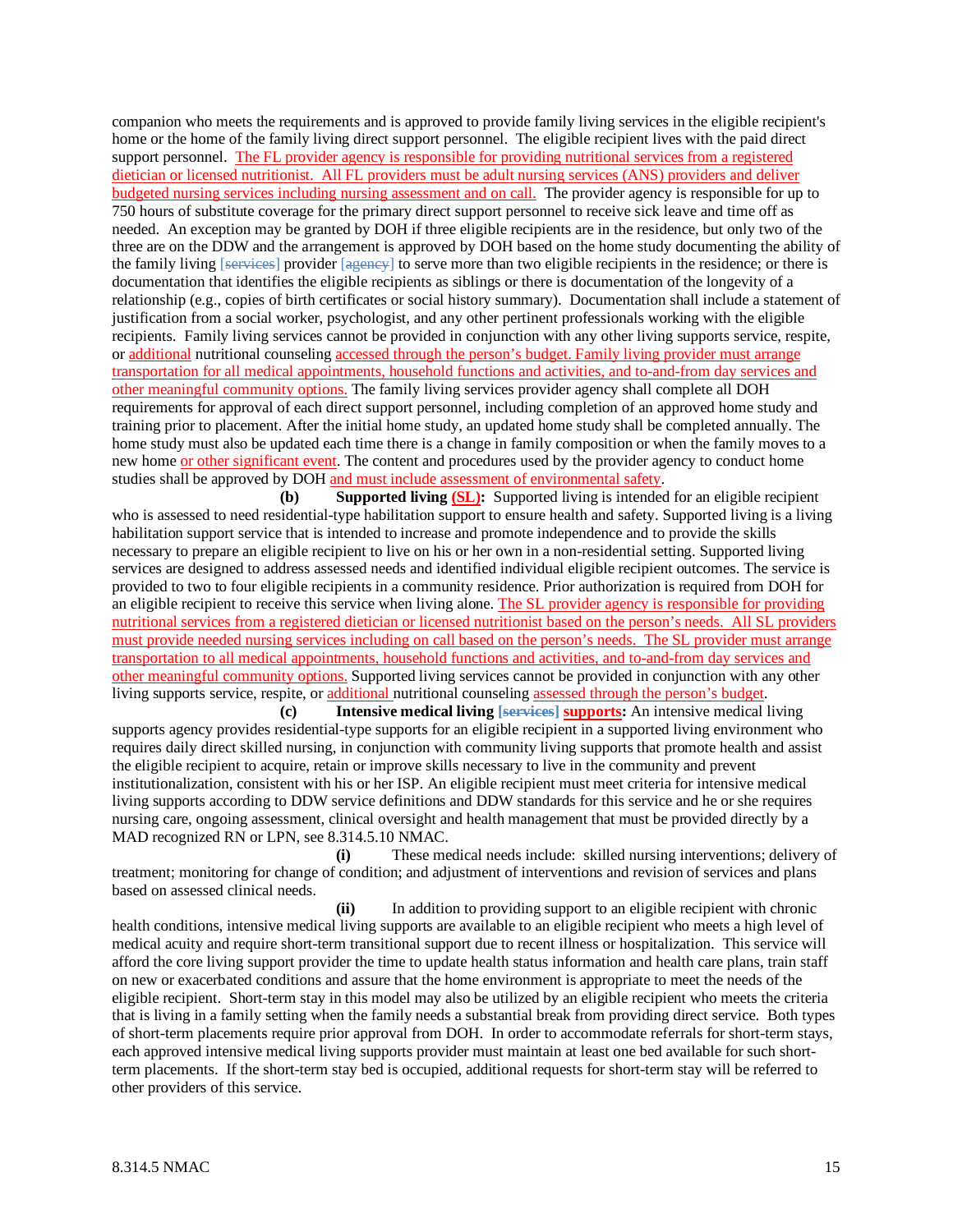**(iii)** The intensive medical living supports provider will be responsible for providing the appropriate level of supports, 24 hours per day seven days a week, including necessary levels of skilled nursing based on assessed need of the eligible recipient. Daily nursing visits are required; however, a RN or a LPN under a RN's supervision is not required to be present in the home during periods of time when skilled nursing services are not required or when an eligible recipient is out in the community. An on-call RN or LPN, under the supervision of a RN must be available to staff during periods when a RN or a LPN under a RN's supervision is not present. Intensive medical living supports require supervision by a RN, and must comply with 8.314.5.10 NMAC.

**(iv)** Direct support personnel will provide services that include training and assistance with ADLs such as bathing, dressing, grooming, oral care, eating, transferring, mobility and toileting. These services also include training and assistance with instrumental activities of daily living (IADL) including housework, meal preparation, medication assistance, medication administration, shopping, and money management.

**(v)** The intensive medical living supports provider will be responsible for providing access to customized community support and employment as outlined in the eligible recipient's ISP. This includes any skilled nursing needed by the eligible recipient to participate in customized community support and development and employment services. The intensive medical living provider must arrange transportation for all medical appointments, household functions and activities, and to-and-from day services and other meaningful community options.

**(vi)** Intensive medical living supports providers must comply with 8.314.5.10 NMAC.

**(6) Customized community supports (CCS):** [Customized community supports (CCS)

consists] CCS consists of individualized services and supports that enable an eligible recipient to acquire, maintain, and improve opportunities for independence, community integration and employment. Customized community supports services are designed around the preferences and choices of each eligible recipient and offer skill training and supports to include: adaptive skill development; adult educational supports; citizenship skills; communication; social skills, socially appropriate behaviors; self-advocacy, informed choice; community integration and relationship building. This service provides the necessary support to develop social networks with community organizations to increase the eligible recipient's opportunity to expand valued social relationships and build connections within [local] communities. This service helps to promote self-determination, increases independence and enhances the eligible recipient's ability to interact with and contribute to his or her community. Customized community supports are intended to be provided in the community to the fullest extent possible. Customized community supports must not duplicate services available through the New Mexico public education department or the Individuals with Disabilities Education Act (IDEA).

**(a)** Based on assessed needs, customized community supports services may include personal support, nursing oversight, medication assistance or administration, and integration of strategies in the therapy and healthcare plans into the eligible recipient's daily activities.

**(b)** The customized community supports provider may provide fiscal management for the payment of adult education opportunities as determined necessary for the eligible recipient.

**(c)** Customized community supports services may be provided regularly or intermittently based on the needs of the eligible recipient and are provided during the day, evenings and weekends. Customized community supports are not limited to specific hours or days of the week and should be provided in alignment with the persons desired outcomes.<br>
(d) Customize

Customized community supports may be provided in a variety of settings to include the community, classroom, remotely and at site-based locations, depending on the ISP and the particular type of service chosen within CCS. Services provided in any location are required to provide opportunities that lead to participation and [integration] inclusion in the community or support the eligible recipient to increase his/her growth and development.

**(e)** Pre-vocational and vocational services are not covered under customized

community supports.

**(f)** Customized community supports services must be provided in accordance with

8.314.5.10 NMAC.

**(7) Community integrated employment (CIE):** [Community integrated employment provides supports that achieve employment in jobs of the eligible recipient's choice in his or her community to increase his or her economic independence, self-reliance, social connections and ability to grow within a career.] Community integrated employment is intended to provide supports that result in jobs in the community which increase economic independence, self-reliance, social connections, and the ability to grow within a career. CIE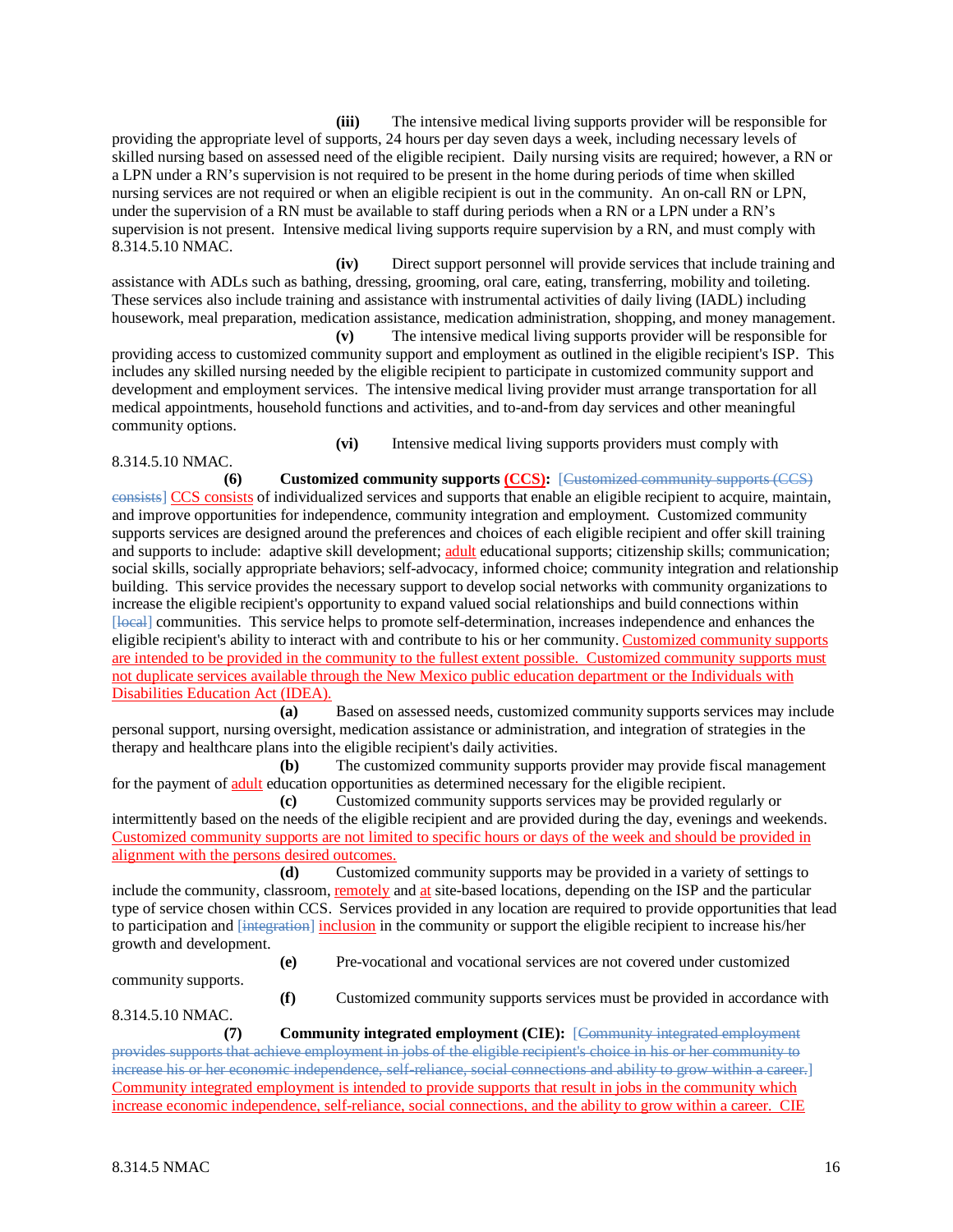consists of intensive, ongoing services that support individuals to achieve competitive integrated employment or business ownership who, because of their disabilities, might otherwise not be able to succeed without supports to perform in a competitive work setting or own a business. Community integrated employment results in employment alongside non-disabled coworkers within the general workforce or in business ownership. This service may also include small group employment including mobile work crews or enclaves. An eligible recipient is supported to explore and seek opportunity for career advancement through growth in wages, hours, experience or movement from group to individual employment. Each of these activities is reflected in individual career plans. Community integrated employment services must not duplicate services offered through the New Mexico public education department (PED), the Individuals with Disabilities Education Act (IDEA), the New Mexico division of vocational rehabilitation (DVR), the Rehabilitation Act, New Mexico department of workforce solutions (DWS), or the Workforce Innovation and Opportunities Act (WIOA). Compensation shall comply with state and federal laws including the Fair Labor Standards Act. DDW funds (e.g., the provider agency's reimbursement) may not be used to pay the eligible recipient for work. CIE services shall be provided based on the interests of the person and desired outcomes listed in the ISP. Employment services are to be available 365 days a year, 24 hours a day. Community integrated employment services must comply with 8.314.5.10 NMAC. Community integrated employment consists of job development, self-employment, short term job coaching, job maintenance, job aid, intensive [individual] community integrated employment and group community integrated employment models.

**[(a) Self-employment:** The community integrated employment provider provides the necessary assistance to develop a business plan, conduct a market analysis of the product or service and establish necessary infrastructure to support a successful business. Self-employment does not preclude employment in the other models. Self-employment may include but is not limited to the following:

**(i)** completing a market analysis of product/business viability; **(ii)** creating a business plan or accessing community resources to develop a business plan including development of a business infrastructure to sustain the business over time, including marketing plans;

**(iii)** referring and coordinating with the division of vocational rehabilitation (DVR) for possible funds for business start-up;

**(iv)** assisting in obtaining required licenses, necessary tax identifications, incorporation documents and completing any other business paperwork required by local and state codes;

**(v)** supporting the eligible recipient in developing and implementing a system of bookkeeping and records management;

**(vi)** providing effective job coaching and on-the-job training and skill development; and

**(vii)** arranging transportation or public transportation during self-

employment services.

**(b) Individual community integrated employment:** Individual community integrated employment is job development and job coaching for an eligible recipient in integrated community based settings. The amount and type of individual support needed will be determined through a person-centered assessment including on-the-job analysis. Individual community integrated employment may include, but is not limited to the following:

**(i)** promoting career exploration based on interests within various careers through job sampling, job trials or other assessments;<br>(ii) develops

developing and identifying community based job opportunities that are in line with the individual's skills and interests;

**(iii)** developing a résumé (written or visual) that identifies an individual's relevant vocational experiences;

**(iv)** negotiating with employers for job customization, including facilitating job accommodations and the use of assistive technology such as communication devices;

**(v)** supporting the individual in gaining the skills and knowledge to advocate for themselves in the workplace including the development of natural supports;

**(vi)** educating the individual, the employer or other IDT members regarding rights and responsibilities related to employment;

**(vii)** arranging for or providing benefits counseling;

**(viii)** linking the individual to employment resources in the community;

providing effective job coaching and on-the-job training as needed to

assist the eligible recipient to maintain the job placement and enhance skill development; and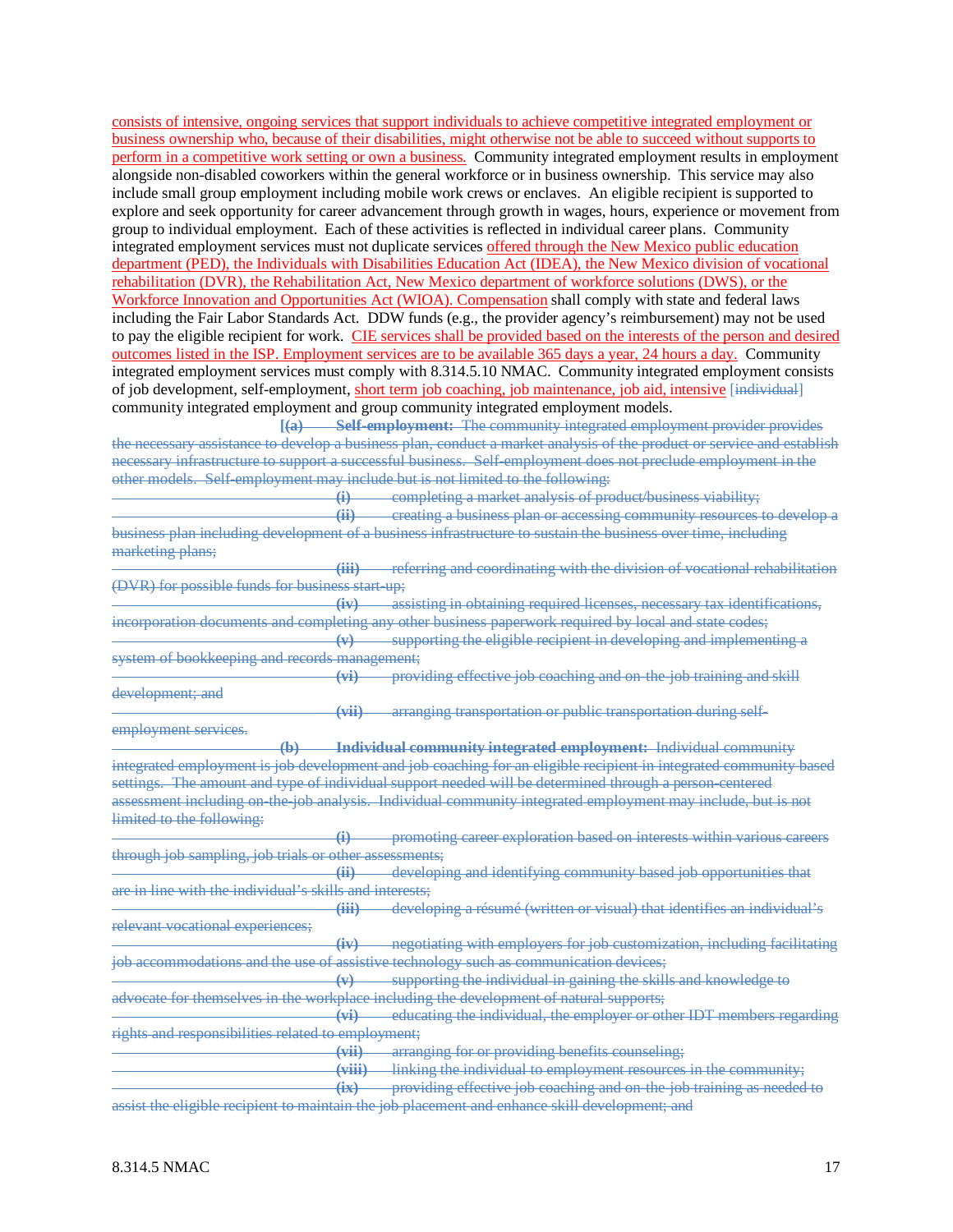**(x)** arranging transportation or public transportation during individual community integrated employment services.

**(c) Group community integrated employment:** Group community integrated employment is when more than one eligible recipient works in an integrated setting with staff supports on site. Regular and daily contact with non-disabled coworkers or the public occurs. Group community integrated employment may include but is not limited to the following:

**(i)** participating with the IDT to develop a plan to assist an eligible recipient who desires to move from group employment to individual employment;<br>(ii) providing effective job coaching and

providing effective job coaching and on-the-job training as needed to assist the eligible recipient to maintain the job placement and enhance skill development;

**(iii)** negotiating with employers for job customization, including facilitating job accommodations and the use of assistive technology such as communication devices;

**(iv)** supporting individuals in gaining the skills and knowledge to advocate for themselves in the workplace including the development of natural supports; or

**(v)** educating individuals, the employer or other IDT members regarding rights and responsibilities related to employment.]

**(a)** Job development services through the DDW can only be accessed when services are not otherwise available to the beneficiary under either special education and related services as defined in section 602(16) and (17) of the Education of the Handicapped Act (20 U.S.C. 1401(16) and (17) or vocational rehabilitation services available to the individual through a program funded under section 110 of the Rehabilitation Act of 1973 (29 U.S.C. 730). Job development may include but is not limited to, activities to assist an individual to plan for, accommodate, explore and obtain CIE.

**(b)** Short term job coaching services through the DDW can only be accessed when services are not otherwise available to the beneficiary under either special education and related services as defined in section 602(16) and (17) of the Education of the Handicapped Act (20 U.S.C. 1401(16) and (17) or vocational rehabilitation services available to the individual through a program funded under section 110 of the Rehabilitation Act of 1973 (29 U.S.C. 730). Short term job coaching services may include but are not limited to, activities to assist an individual to learn, accommodate and perform work duties, and maintain employment.

**(c)** Job maintenance is intended to be used as the long-term supports once all available funding and services through vocational rehabilitation or the educational systems has been utilized. Job maintenance is provided on a one-to-one ratio. Job maintenance services may include, but are not limited to, activities to assist the individual to accommodate, maintain employment and career advancement.

**(d)** Self-employment: Services through the DDW can only be accessed when services are not otherwise available to the beneficiary under either special education and related services as defined in section 602(16) and (17) of the Education of the Handicapped Act (20 U.S.C. 1401(16) and (17) or vocational rehabilitation services available to the individual through a program funded under section 110 of the Rehabilitation Act of 1973 (29 U.S.C. 730). Self-employment services are intended to be used as the long-term supports once all available funding and services through vocational rehabilitation or the educational systems have been utilized. Selfemployment does not preclude employment in the other models. Self-employment may include but is not limited to development of a business plan, conducting market analysis, and establishing and supporting the infrastructure for a successful business.

**(e)** Job aid: One to one personal care services in an individual, community integrated employment setting for people who require assistance with activities of daily living (ADLs) during work hours to maintain successful employment as job supports are reduced.

**(f)** Intensive community integrated employment (ICIE): Services for people who are working in an individual, community integrated employment setting and require more than 40 hours of staff supports per month to maintain their employment. ICIE is the same scope of services as outlined in 8.314.5.10 NMAC.

**(g)** Group community integrated employment: Group community integrated employment is when more than one eligible recipient works in an integrated setting with staff supports on site. Regular and daily contact with non-disabled coworkers or the public occurs. Group community integrated employment services may include but are not limited to activities to assist the individual to accommodate, maintain and advance from group to individual employment.

**(8) Behavioral support consultation services:** [Behavioral support consultation services guide the IDT to enhance the eligible recipient's quality of life by providing positive behavioral supports for the development of functional and relational skills. Behavioral support consultation services also identify distracting,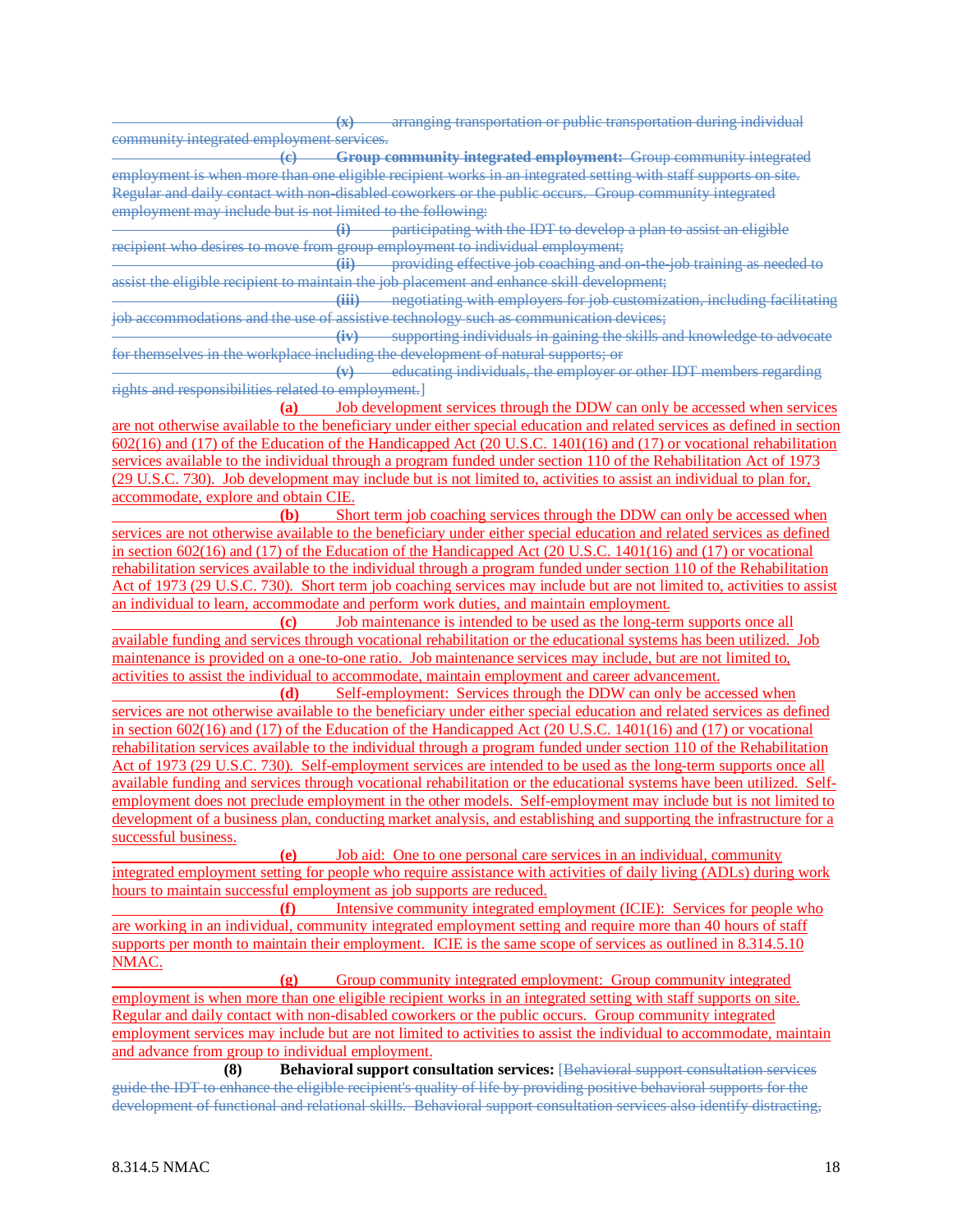disruptive, or destructive behavior that could compromise quality of life and provide specific prevention and intervention strategies to manage and lessen the risks this behavior presents. Behavioral support consultation services do not include individual or group therapy, or any other behavioral services that would typically be provided through the behavioral health system.

**(a)** Behavioral support consultation services are intended to augment functional skills and positive behaviors that contribute to quality of life and reduce the impact of interfering behaviors that compromise quality of life. This service is provided by an authorized behavioral support consultant and includes an assessment and positive behavioral support plan development, IDT training and technical assistance, and monitoring of an eligible recipient's behavioral support services.]

The behavior support consultation supports the person's successful achievement of vision-driven desired outcomes. Behavior support consultation services identify behaviors that impact quality of life and provide specific prevention and intervention strategies to manage and lessen the risks these behaviors present. This service is provided by an authorized behavior support consultant and includes a positive behavior supports assessment and positive behavior support plan development; interdisciplinary team (IDT) training and technical assistance; and monitoring of an individual's behavioral support services. Services may be provided in person for training, evaluation or monitoring and remotely via telehealth as needed. Annual assessments require an in person interview or observation except when conducted during declared state or national emergencies or pandemics. Behavioral support services include: **(a)** Assessment of the person and his or her environment, including barriers to

independent functioning;

**(b)** Design and testing of strategies to address concerns and build on strengths and skills for independence;

**(c)** Writing and training in the implementation of plans in a way that the person and direct support personnel (DSP) can understand and implement them.

[**(b)**] **(d)** Behavioral support consultation services must comply with 8.314.5.10 NMAC.

**(9) Nutritional counseling services:** Nutritional counseling services include the assessment, evaluation, collaboration, planning, teaching, consultation and implementation and monitoring of a nutritional plan and menu services that supports the eligible recipient to attain or maintain the highest practicable level of health. It may be provided by a registered/licensed dietician (RD/LD) or licensed nutritionist (LN). This service may be delivered in person or via telehealth. The RD/LD/LN is an active member of the IDT and addresses overall nutritional needs, diet, tube feeding, weight loss or gain, wounds and a variety complex medical or behavioral conditions that have or may impact the persons overall health. These [Nutritional] nutritional counseling services are in addition to those nutritional or dietary services allowed in the eligible recipient's medicaid state plan benefit, or other funding source. This service does not include oral-motor skill development services, such as those services provided by a speech pathologist. [Because nutritional counseling is included in the reimbursement rate for living supports, nutritional] Nutritional counseling cannot be billed as a separate service during the hours of living supports. Nutritional counseling services must comply with 8.314.5.10 NMAC.

**(10) Environmental modification services:** Environmental modifications services include the purchasing and installing of equipment or making physical adaptions to an eligible recipient's residence that are necessary to ensure the health, welfare and safety of the eligible recipient or enhance his or her access to the home environment and increase his or her ability to act independently.

- **(a)** Adaptations, [instillations] installations and modifications include:
	- (i) heating and cooling adaptations;<br>(ii) fire safety adaptations;
	- fire safety adaptations;
	- **(iii)** turnaround space adaptations;
	- **(iv)** specialized accessibility, safety adaptations or additions;
	- **(v)** installation of specialized electric and plumbing systems to

accommodate medical equipment and supplies;

- **(vi)** installation of trapeze and mobility tracks for home ceilings;
- **(vii)** installation of ramps [and grab-bars];
- **(viii)** widening of doorways or hallways;
- **(ix)** modification of bathroom facilities (roll-in showers, sink, bathtub and toilet modification, water faucet controls, floor urinals and bidet adaptations and plumbing);
	- **(x)** purchase or installation of air filtering devices;
	- **(xi)** purchase or installation of lifts or elevators;
	- (xii) purchase and installation of glass substitute for windows and doors;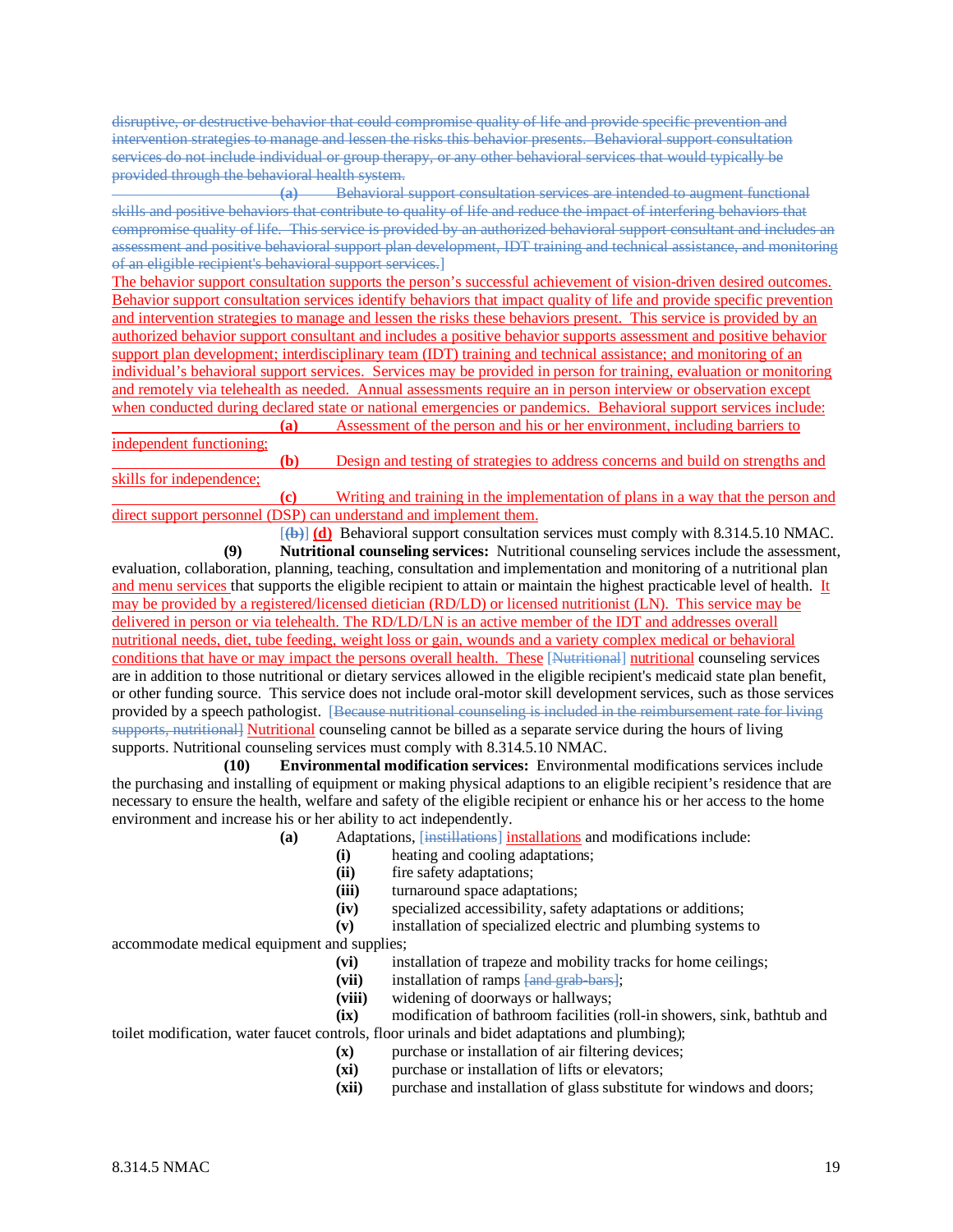**(xiii)** purchase and installation of modified switches, outlets or

environmental controls for home devices; and

**(xiv)** purchase and installation of alarm and alert systems or signaling

devices.

**(b)** Excluded are those adaptations or improvements to the home that are of general utility and are not of direct medical or remedial benefit to the eligible recipient. Adaptations that add to the total square footage of the home are excluded from this benefit except when necessary to complete an adaptation (e.g., in order to improve entrance/egress to an eligible recipient's residence or to configure a bathroom to accommodate a wheelchair).

**(c)** Environmental modification services must be provided in accordance with applicable federal, state and local building codes.

**(d)** Environmental modification services must comply with 8.314.5.10 NMAC.

**(11) Crisis supports:** Crisis supports are services that provide intensive supports by appropriately trained staff to an eligible recipient experiencing a behavioral or medical crisis either within the eligible recipient's present residence or in an alternate residential setting. Crisis support must comply with 8.314.5.10 NMAC.

**(a) Crisis supports in the eligible recipient's residence:** These services provide crisis response staff to assist in supporting and stabilizing the eligible recipient while also training and mentoring staff or family members, who normally support the eligible recipient, in order to remediate the crisis and minimize or prevent recurrence.

**(b) Crisis supports in an alternate residential setting:** These services arrange an alternative residential setting and provide crisis response staff to support the eligible recipient in that setting, to stabilize and prepare the eligible recipient to return home or to move into another permanent location. In addition, staff will arrange to train and mentor staff or family members who will support the eligible recipient long-term once the crisis has stabilized, in order to minimize or prevent recurrence of the crisis.

**(c)** Crisis response staff will deliver such support in a way that maintains the eligible recipient's normal routine to the maximum extent possible. This includes support during attendance at employment or customized community supports services, which may be billed on the same dates and times of service as crisis supports.

**(d)** This service requires prior written approval and referral from the bureau of behavioral support (BBS). Crisis supports are designed to be a short-term response (two to 90 calendar days).

**(e)** The timeline may exceed 90 calendar days under extraordinary circumstances, with approval from the BBS in which case duration and intensity of the crisis intervention will be assessed weekly by BBS staff.

**(12) Non-medical transportation:** Non-medical transportation services assists the eligible recipient in accessing other waiver supports and non-waiver activities identified in his or her ISP. Non-medical transportation enables the eligible recipient to gain physical access to non-medical community services and resources promoting the eligible recipient opportunity and responsibility in carrying out his or her ISP activities. This service is to be considered only when transportation is not available through the medicaid state plan or when other arrangements cannot be made. Non-medical transportation includes mileage reimbursement and funding to purchase a pass for public transportation for the eligible recipient. Non-medical transportation provider services must comply with 8.314.5.10 NMAC.

**(13) Supplemental dental care:** Supplemental DDW dental care services are provided for an eligible recipient that requires routine oral health care more frequently than the coverage provided under other MAP benefit plans. Supplemental dental care provides one oral examination and one cleaning once every ISP year to an eligible recipient for the purpose of preserving or maintaining oral health. The supplemental dental care service must comply with 8.314.5.10 NMAC.

**(14) Assistive technology [purchasing agent service]:** Assistive technology (AT) purchasing agent service is intended to support the access of low tech devices that increase the eligible recipient's physical and communicative participation in functional activities at home and in the community. Items purchased through the assistive technology service assist the eligible recipient to meet outcomes outlined in his or her ISP, increase functional participation in employment, community activities, activities of daily living, personal interactions, or leisure activities, or increase the eligible recipient's safety during participation of the functional or leisure activity.

**(a)** The assistive technology [services] service allows an eligible recipient to purchase or obtain needed items to develop low-tech augmentative communication, environmental access, mobility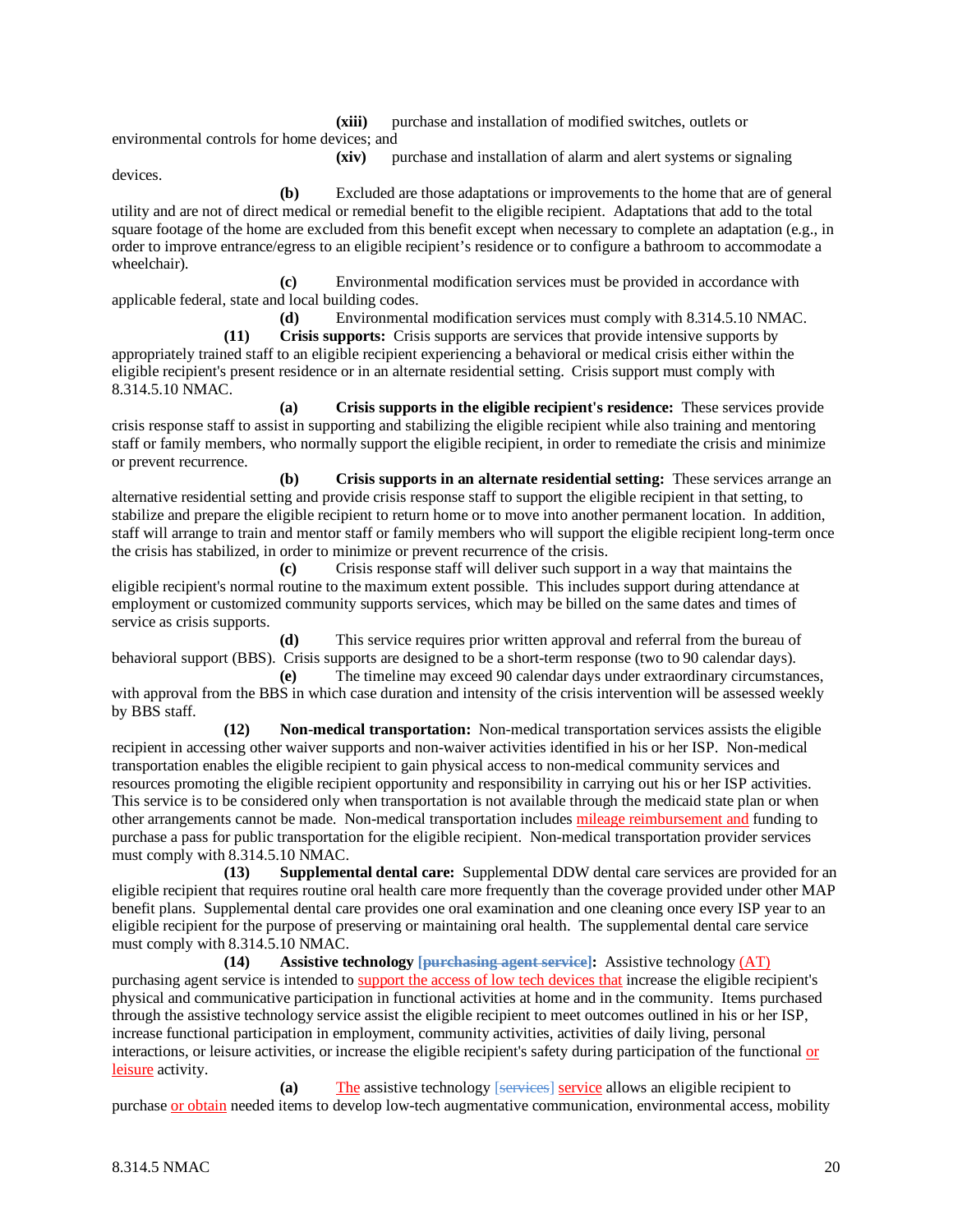systems and other functional assistive technology, not covered through the eligible recipient's medicaid state plan benefits.

**(b) [**Assistive technology purchasing agent providers act as a fiscal agent to either directly purchase, or reimburse team members who purchase devices or materials which have been prior authorized by DOH on behalf of the eligible recipient.] Assistive technology may be accessed through an approved waiver provider acting as a purchasing agent for technology vendors whose products meet definition and needs or directly through an approved technology provider who is the direct vendor of the service and approved DDW Provider. **(c)** Assistive technology [purchasing agent services] must comply with 8.314.5.10 NMAC.

**(15) Independent living transition services:** Independent living transition services are onetime set-up expenses for an eligible recipient who transitions from a 24 hour living supports setting into a home or apartment of his or her own with intermittent support that allows him or her to live more independently in the community. The service covers expenses associated with security deposits that are required to obtain a lease on an apartment or home, set-up fees or deposits for utilities (telephone, internet, electricity, heating, etc.), and furnishings to establish safe and healthy living arrangements, such as a bed, chair, dining table and chairs, eating utensils and food preparation items, and a [telephone] cell phone. The service also covers services necessary for the eligible recipient's health and safety such as initial or one-time fees associated with the cost of paying for pest control, allergen control or cleaning services prior to occupancy. Independent living transition services must comply with 8.314.5.10 NMAC.

**(16)** [**Personal support technology/on-site response service] Remote personal support technology:** [Personal support technology/on-site response service is an electronic device or monitoring system that supports the eligible recipient to be independent in the community or in his or her place of residence with limited assistance or supervision of paid staff. This service provides 24-hour response capability or prompting through the use of electronic notification and monitoring technologies to ensure the health and safety of the eligible recipient in services. Personal support technology/on-site response service is available to the eligible recipient who has a demonstrated need for timely response due to health or safety concerns. Personal support technology/on-site response service includes the installation of the rented electronic device, monthly maintenance fee for the electronic device, and hourly response funding for staff that support the eligible recipient when the device is activated. Personal support technology/on-site response services must comply with 8.314.5.10 NMAC.] Remote personal support technology is an electronic device or monitoring system that supports individuals to be independent in the community or in their place of residence with limited assistance or supervision of paid staff. This service provides up to 24-hour alert, monitoring or remote personal emergency response capability, remote prompting or in-home reminders, or environmental controls for independence through the use of technologies. The service is intended to promote independence and quality of life, to offer opportunity to live safely and as independently as possible in one's home, and to ensure the health and safety of the individual in services. Remote personal support technology is available to individuals who may want to live independently in their own homes, may have a demonstrated need for timely response due to health or safety concerns, or may be afforded increased independence from staff supervision in residential services. The use of technology should ease life activities for individuals and their families. Remote personal support technology includes development of individualized response plans with the installation of the electronic device or sensors, monthly maintenance, rental or subscription fees. This service is not intended to provide for paid, in-person on-site response. On-site response must be planned through response plans that are developed using natural or other paid supports for on-site response. Remote personal support technology may be accessed through an approved waiver provider acting as a purchasing agent for technology vendors whose products meet definition and needs or directly through an approved technology provider who is the direct vendor of the service and approved DDW provider.

**(17) Preliminary risk screening and consultation related to inappropriate sexual behavior (PRSC):** [PRSC identifies, screens, and provides periodic technical assistance and crisis intervention when needed to the IDTs supporting the eligible recipient with risk factors for sexually inappropriate or offending behavior, as defined in the DDW definitions and DDW standards. This service is part of a continuum of behavioral support services (including behavioral support consultation, and socialization and sexuality services) that promote community safety and reduce the impact of interfering behaviors that compromise quality of life.] PRSC is designed to assess continued risk of sexually inappropriate or offending behavior in persons who exhibit or have a history of exhibiting risk factors for these types of behaviors. This service is part of a variety of behavior support services (including BSC and socialization & sexuality education) that promotes community safety and reduces the impact of interfering behaviors that compromise the person's quality of life. PRSC is provided by a licensed mental health professional who has been trained and approved as a risk evaluator by the BBS.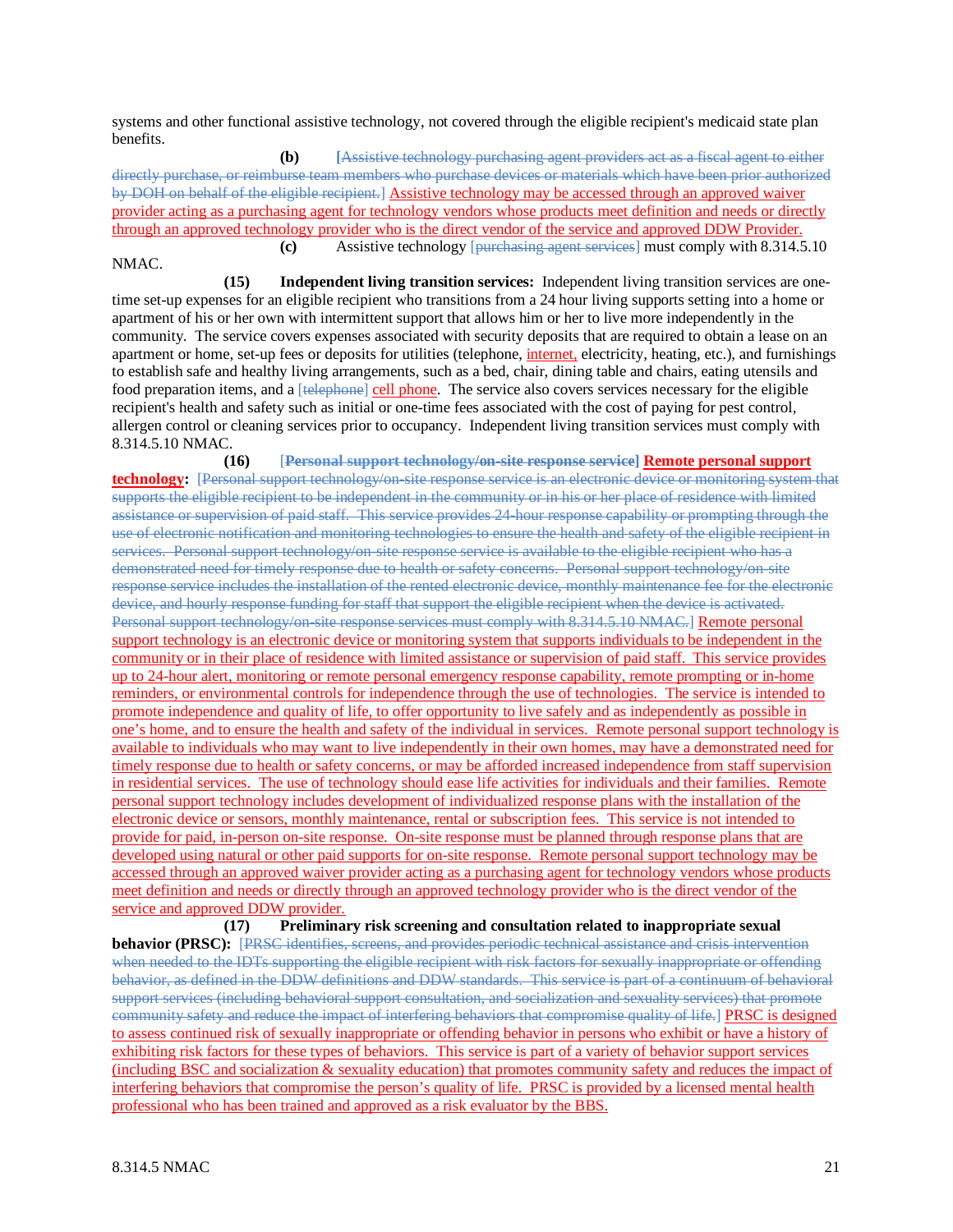**(a)** The key functions of PRSC are to:

may be sexually inappropriate;

form of a report or consultation notes;

recipient, when recommended; and

**(ii)** develop and document recommendations of the eligible recipient in the **(iii)** develop and periodically review risk management plans for the eligible

**(i)** provide a structured screening of the eligible recipient's behaviors that

**(iv)** provide consultation regarding the management and reduction of the eligible recipient's sexually inappropriate behavioral incidents that may pose a health and safety risk to the eligible recipient or others.

**(b)** Preliminary risk screening and consultation related to inappropriate sexual behavioral services must comply with 8.314.5.10 NMAC.

**(18) Socialization and sexuality education service:** [Socialization and sexuality education service is carried out through a series of classes intended to provide a proactive educational program about the values and critical thinking skills needed to form and maintain meaningful relationships, and about healthy sexuality and sexual expression. Social skills learning objectives include positive self-image, communication skills, doing things independently and with others, and using paid and natural supports. Sexuality learning objectives include reproductive anatomy, conception and fetal development, safe sex and health awareness. Positive outcomes for the eligible recipient include safety from negative consequences of being sexual, assertiveness about setting boundaries and reporting violations, expressing physical affection in a manner that is appropriate, and making informed choices about the relationships in the eligible recipient's life. Independent living skills are enhanced and improved work outcomes result from better understanding of interpersonal boundaries, and improved communication, critical thinking and self-reliance skills.] Socialization and sexuality education in the form of the friends & relationships course (FRC) is a comprehensive lifelong adult education program that teaches students knowledge and skills to increase social networks with healthy, meaningful relationships and to increase personal safety including decreasing interpersonal and intimate violence in relationships, sexual victimization, exploitation and abuse. This enhances their ability to develop close friendships and romantic relationships. The FRC involves the person's network of support (natural supports, paid supports, teachers, nurses, family members, guardians, friends, advocates, or other professionals) teaching them to support the social and sexual lives of persons with I/DD, through participation in classes, and by using trained and paid self-advocates as role models and peer mentors in classes. Socialization and sexuality education services must comply with 8.314.5.10 NMAC.

**(19) Customized in-home supports:** Customized in-home support services is not a residential habilitation service and is intended for an eligible recipient that does not require the level of support provided under living supports services. Customized in-home supports provide an eligible recipient the opportunity to design and manage the supports needed to live in his or her own home or family home. Customized in-home supports include a combination of instruction and personal support activities provided intermittently to assist the eligible recipient with ADLs, meal preparation, household services, and money management. The services and supports are individually designed to instruct or enhance home living skills, community skills and to address health and safety of the eligible recipient, as needed. This service provides assistance with the acquisition, improvement or retention of skills that provides the necessary support to achieve personal outcomes that enhance the eligible recipient's ability to live independently in the community. Services are delivered by a direct support professional in the individuals own home or family home in the community. Services may be provided as part of on-site response plan with use of remote personal support technology. This service is intended to provide intermittent support and cannot be provided 24 hours a day/7 days a week. Customized in-home support services must comply with 8.314.5.10 NMAC.

[8.314.5.15 NMAC - Rp, 8.314.5.15 NMAC, 12/1/2018; A, xx/xx/xxxx]

**8.314.5.16 NON-COVERED SERVICES:** Only those services listed in the DDW benefit package may be reimbursed through the DDW. Room, board and ancillary services are not covered under DDW services. An eligible recipient may access, as medically necessary, all medicaid state plan benefits in addition to his and her DDW services. If the eligible recipient is an enrolled member of a HSD managed care organization (MCO), he or she may access, as medically necessary, the benefits listed in 8.308.9 NMAC. [8.314.5.16 NMAC - Rp, 8.314.5.16 NMAC, 12/1/2018]

# **8.314.5.17 INDIVIDUALIZED SERVICE PLAN (ISP):**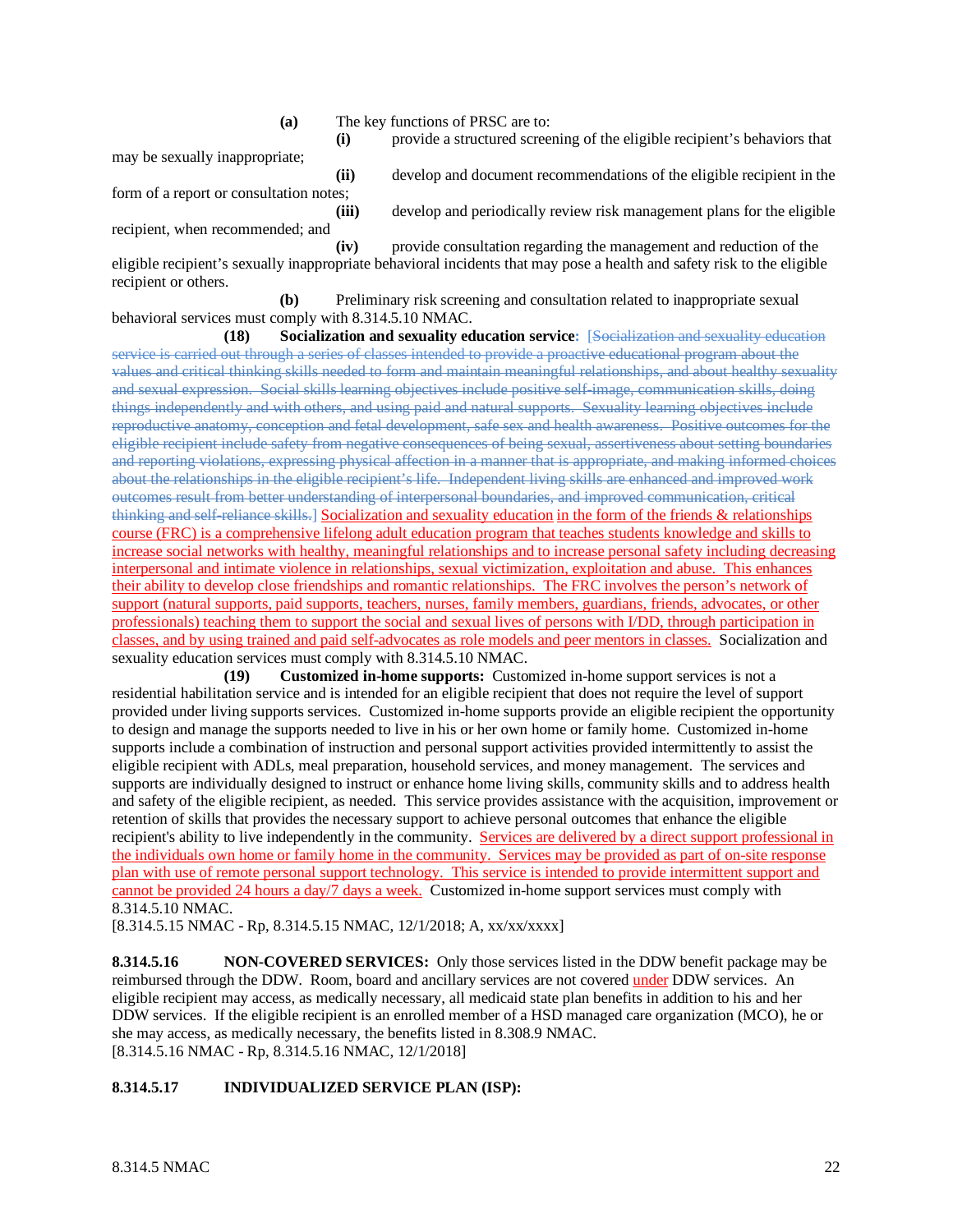**A.** CMS requires a person-centered service plan for every individual receiving HCBS. The ISP must be developed annually through an ongoing person-centered planning process. The ISP development must:

**(1)** Involve those whom the participant wishes to attend and participate in developing the service plan and are provided adequate notice;

**(2)** Use assessed needs to identify services and supports;

**(3)** Include individually identified goals and preferences related to relationships, community participation, employment, income and savings, healthcare and wellness, education and others;

**(4)** Identify roles and responsibilities of IDT members responsible for implementing the plan;

**(5)** Include the timing of the plan and how and when it is updated, including response to changing circumstances and needs; and

**(6)** Outline how the individual is informed of available services funded by the DDW as well as other natural and community resources.

**B.** The IDT must review the eligible recipient's person-centered plan every 12 months or more often if indicated.

**C.** The IDT is responsible for compiling clinical documentation to justify the requested services and budget to the OR for adult recipients excluding class members of Walter Stephen Jackson, et al vs. Fort Stanton Hospital and Training School et. al, (757 F. Supp. 1243 DNM 1990).

**D.** The person-centered service plan must consist of the following:

**(1)** identifies risks and includes a plan to reduce any risks;

**(2)** incorporates other health concerns (e.g. mental health, chemical health, chronic medical

conditions, etc.);

- (3) is written in plain language;<br>(4) records the alternative HCB;
- records the alternative HCBS that were considered by the person;
- **(5)** includes natural supports and services;

**(6)** includes strategies for solving conflict or disagreement within the process, including any conflict of interest guidelines for planning participants;

- **(7)** identifies who is responsible for monitoring implementation of the plan;
- **(8)** includes the person's strengths;
- (9) describes goals or skills that are related to the person's preferences;<br>(10) includes a global statement about the person's self-determined goals
- includes a global statement about the person's self-determined goals and aspirations;
- **(11)** details what is important to the person; and
- **(12)** includes a method for the individual to request updates to the plan, as needed.

**E.** Upon completion of the ISP by the IDT, the case manager shall develop a budget to be evaluated in accordance with the outside reviewer (OR) process; see Subsection D of 8.314.5.18 NMAC.

**F.** Upon completion of the ISP by the IDT, the case manager shall develop a budget to be evaluated in accordance with the medicaid third party assessor (TPA) review process for [child recipients and] class members of Walter Stephen Jackson, et al vs. Fort Stanton Hospital and Training School et. al, (757 F. Supp. 1243 DNM 1990).

**G.** All services must be provided as specified in the ISP.

**H.** The case manager must conduct a pre ISP meeting annually with the recipient to evaluate and plan for upcoming ISP term. The CM is required to meet with the DD Waiver participant and guardian prior to the ISP meeting. The CM reviews current assessment information, prepares for the meeting, creates a plan with the person to facilitate or co-facilitate the meeting if desired, discusses the budget, reviews the current secondary freedom of choice forms, and facilitates greater informed participation in ISP development by the person. [8.314.5.17 NMAC - Rp, 8.314.5.17 NMAC, 12/1/2018; A, xx/xx/xxxx]

**8.314.5.18 PRIOR AUTHORIZATION AND UTILIZATION REVIEW:** All MAD services, including services covered under the DDW, are subject to utilization review for medical necessity and program compliance. Reviews may be performed before services are furnished, after services are furnished and before payment is made, or after payment is made; see 8.310.2 NMAC. Once enrolled, providers receive instructions and documentation forms necessary for prior authorization and claims processing.

**A. MAD prior authorization:** To be eligible for DDW services, a MAD eligible recipient must require the level of care (LOC) of services provided in an ICF-IID. LOC determinations are made by MAD or its designee. The eligible recipient's person centered ISP must specify the type, amount and duration of services and meet clinical criteria. Certain procedures and services specified in the ISP may require prior authorization from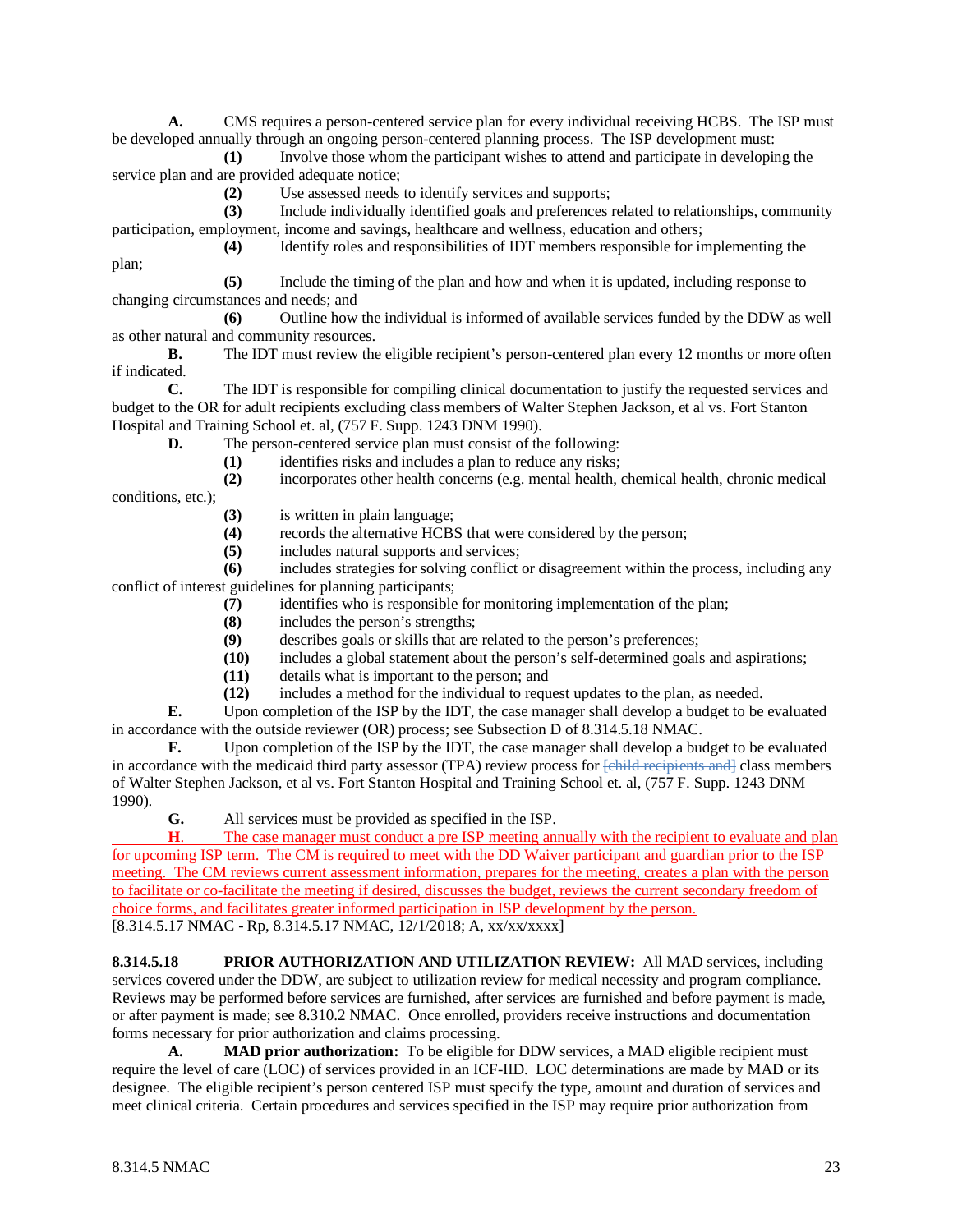MAD or its designee. Services for which prior authorization was obtained remain subject to utilization review at any point in the payment process.

**B. DOH prior authorization:** Certain services are subject to utilization review by DOH.

**C. Eligibility determination:** Prior authorization of services does not guarantee that individuals are eligible for MAD services. Providers must verify that individuals are eligible for MAD services, including DDW services or other health insurance prior to the time services are furnished. An eligible recipient may not be institutionalized, hospitalized, or receive personal care option (PCO) services or other HCBS waiver services at the time DDW services are provided, except for certain case management services that are required to coordinate discharge plans or transition of services to DDW services.

**D.** Outside review process: All services for [adult] **DDW** recipients excluding class members of Walter Stephen Jackson, et al vs. Fort Stanton Hospital and Training School et. al, (757 F. Supp. 1243 DNM 1990) will be reviewed by an OR contracted by DOH. The OR will adhere to deadlines set forth in its contract with the DOH. The OR will apply the DDW clinical criteria to make a clinical determination on whether the requested services and service amounts are needed, and will recommend whether the requested annual budget and ISP should be approved. If the OR approves in whole or part the requested ISP and budget, the OR will send the approved portion of the budget to the medicaid TPA for entry into the medicaid management information system and issue a prior authorization to the case manager. If there is a denial in part or whole, the OR decision must be in writing, identify a list of all documents and input considered by the OR team during its review, and state the reasons for any denial of requested services. The eligible recipient, case manager, and guardian (if applicable) will be provided with this written determination and notice of an opportunity to request a fair hearing as well as an agency review conference.

**(1)** The eligible recipient, case manager, and guardian (if applicable) may submit to the OR additional information relating to support needs.

**(2)** The decision of the OR approving services requested by the DDW participant is binding on the State. However, the state may agree to overturn a decision to deny services requested by the DDW participant at a requested agency conference.

**E. Reconsideration:** Providers who disagree with the denial of a prior authorization request or other review decisions may request a reconsideration. See 8.350.2 NMAC, Reconsideration of Utilization Review Decisions.

[8.314.5.18 NMAC - Rp, 8.314.5.18 NMAC, 12/1/2018; A, xx/xx/xxxx]

**8.314.5.19 REIMBURSEMENT:** DDW service providers must submit claims for reimbursement to MAD's fiscal contractor for processing. A DDW provider must follow 8.302.2 NMAC, MAD billing instructions, utilization review instructions, and supplements. Reimbursement to providers of waiver services is made at a predetermined reimbursement rate.

[8.314.5.19 NMAC - Rp, 8.314.5.19 NMAC, 12/1/2018]

**8.314.5.20 RIGHT TO A HSD ADMINISTRATIVE HEARING:** An eligible recipient may request a HSD administrative hearing to appeal a decision of MAD or its third party assessor contractor, or the OR, that is an adverse action against the recipient. Prior to the fair hearing an eligible recipient may be offered an agency review conference. An agency review conference (AC) means an optional conference offered by the DOH to provide an opportunity to informally resolve a dispute over the denial, suspension, reduction, termination or modification of DDW benefits or services. An AC will be attended by the recipient and their authorized representative if applicable, representatives of the outside review, DOH and any other necessary parties. The recipient may also bring whomever he or she wishes to assist during the AC. The AC is optional and shall in no way delay or replace the fair hearing process or affect the deadline for a fair hearing request.

**A.** An authorized representative means any individual designated by the eligible recipient or his or her guardian, if applicable, to represent the recipient and act on their behalf. The authorized representative must provide formal documentation authorizing him or her to access the identified case information for this specific purpose. An authorized representative may be, but need not be, the recipient's guardian or attorney.

**B.** The DOH will issue written notification describing the outcome of the AC and any agreements within seven business days of the AC to the recipient, recipient's guardian if applicable, and case manager.

**C.** Unless the fair hearing request is withdrawn by the recipient or recipient's guardian or lawyer, any requested fair hearing will proceed. At the fair hearing the claimant may raise any relevant issue and present any relevant information that he or she chooses. See 8.352.2 NMAC for a description of a claimant's HSD administrative hearing rights and responsibilities.